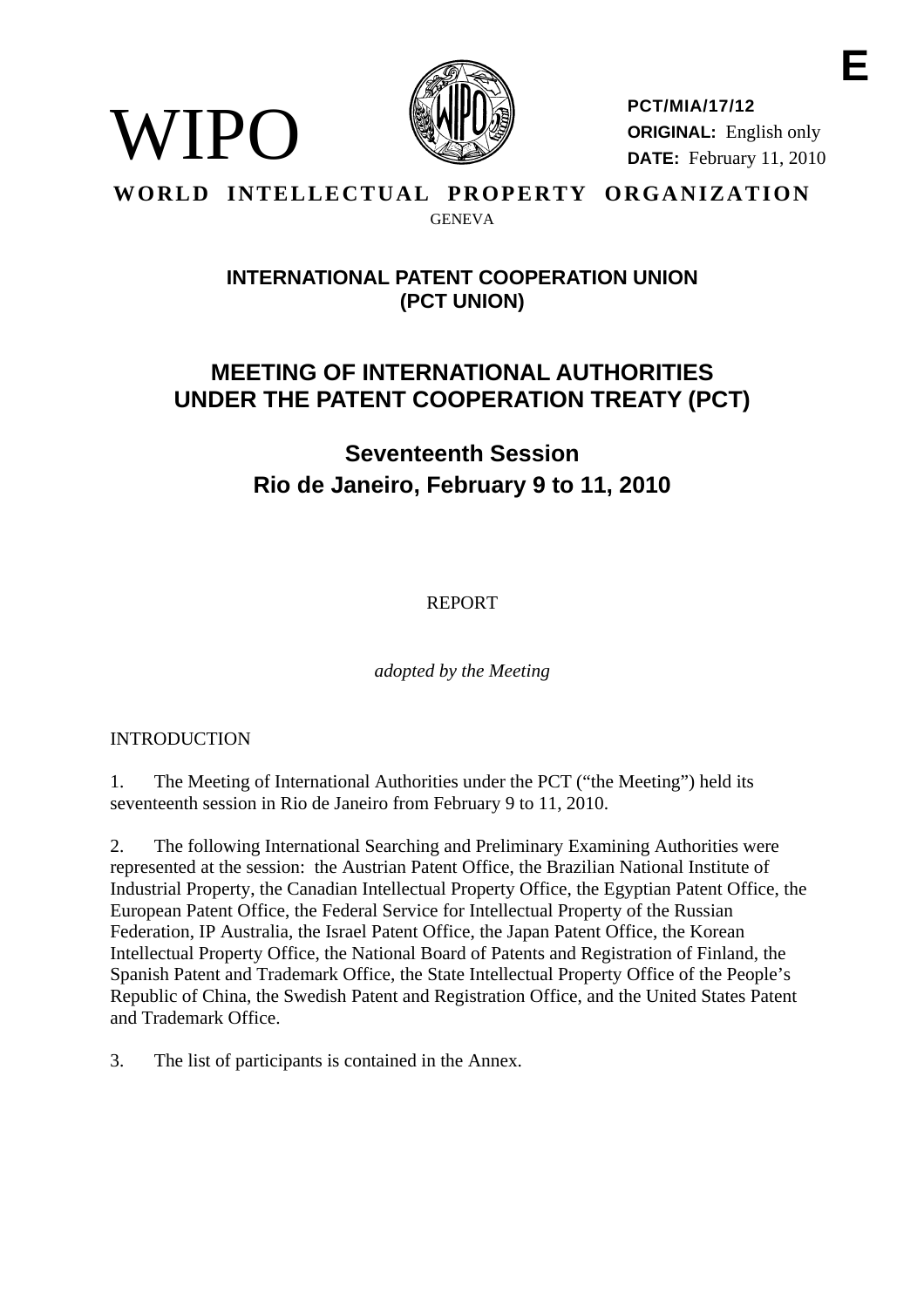#### OPENING OF THE SESSION

4. Mr. James Pooley, Deputy Director General for Patents, World Intellectual Property Organization (WIPO), on behalf of the Director General, opened the session, welcomed the participants and thanked the Brazilian National Institute for Industrial Property hosting the session and for the excellent arrangements it had made. He especially welcomed the Egyptian Patent Office and the Israel Patent Office, which were both represented for the first time in this Meeting.

5. Mr. Jorge de Paula Costa Ávila, President, Brazilian National Institute for Industrial Property, welcomed the participants to the meeting. He stated that this event addressed the issues underlying one of the most important discussions in WIPO, that of solving the problems of backlogs. He hoped that the session would be a great success in providing technical support for the discussions which took place in Geneva. He stated that becoming operational as an International Authority had been extremely important for Brazil and would help it in representing the needs of developing countries within the PCT system.

6. The Meeting observed a minute of silence in memory of Mr. Peter Hofbauer, representative of the Austrian Patent Office in the Meeting for many years, who died in a hiking accident in September 2009.

7. The session was chaired by Mr. Luiz Otavio Beaklini of the Brazilian National Institute for Industrial Property.

# ADOPTION OF THE AGENDA

8. The Meeting adopted as its agenda the draft contained in document PCT/MIA/17/1 Rev.

# PCT STATISTICS

9. The Secretariat presented statistics illustrating the context in which some of the items on the agenda needed to be viewed. Notable points included the decrease, for the first time since PCT began operations in 1978, by 4.5% in the number of international applications filed in 2009, with very robust growth rates, however, in filings from applicants in China and some European States, and statistics relating to the distribution of languages of filing, the mode of filing (paper, electronic, mixed-mode), the distribution of international search work, and the timeliness in the transmittal of international search reports to the International Bureau.

#### PCT USER SURVEY RESULTS

10. Discussions were based on document PCT/MIA/17/7.

11. The Authorities noted and welcomed the fact that it was intended to repeat the survey in further languages, so as to gain further information from users in regions from which only a limited number of responses had been received.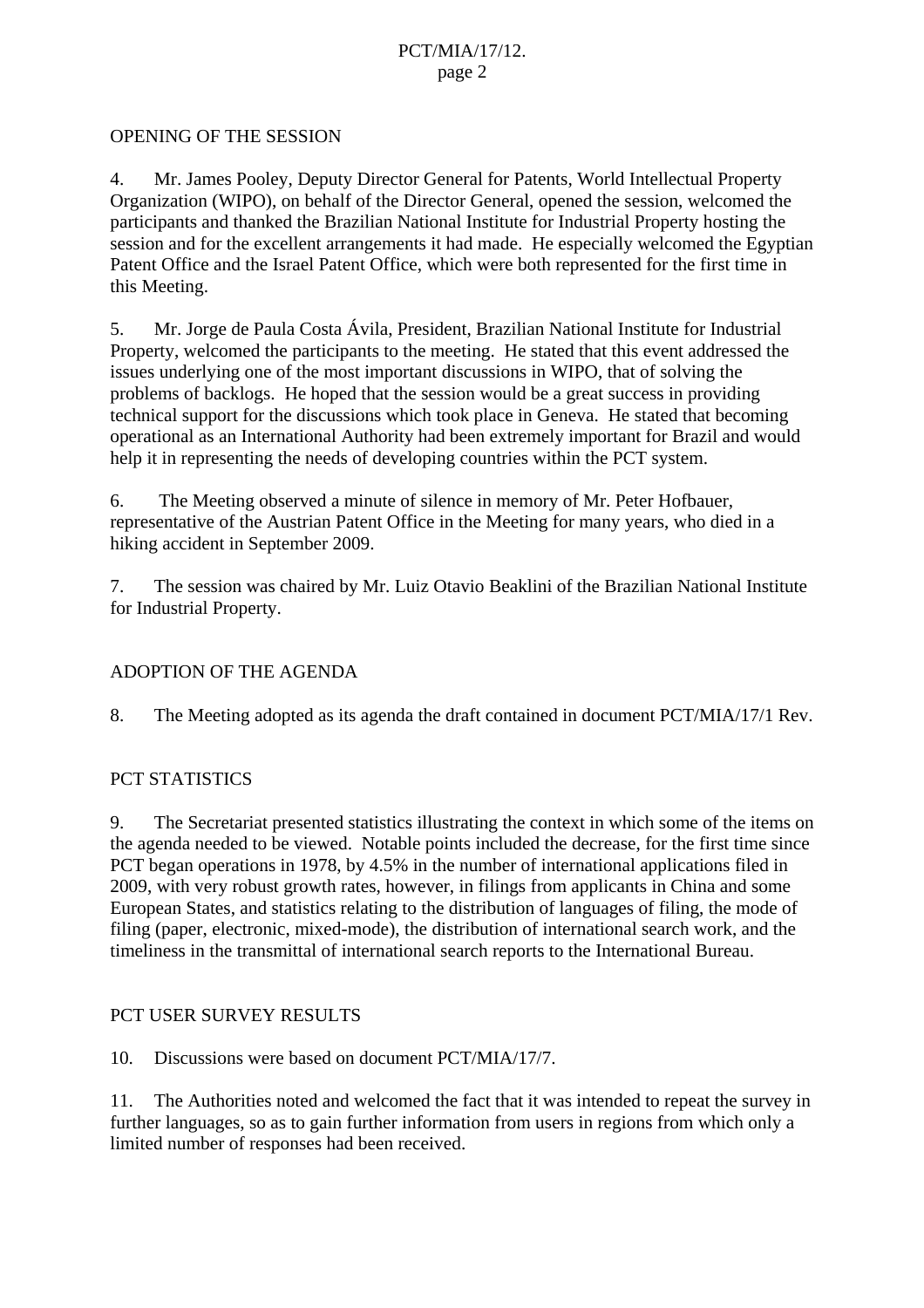12. Two Authorities noted that they had recently also conducted surveys with their own users and that the results were generally consistent. One of these Authorities observed that the results were useful not only in identifying areas for improvement but in identifying the issues which most affected the perceptions of the system by its users. It could be very useful to discuss such issues in a quality subgroup.

13. One Authority noted that the user survey responses reflected past experiences, rather than the current situation, because backlogs had recently been reduced.

14. Some of the key issues identified by International Authorities as emerging from the International Bureau's or their own surveys included the following:

(a) The timely delivery of reports is extremely important.

 (b) The process of demanding international preliminary examination is too complicated.

(c) Options to extend many time limits would be beneficial.

 (d) Cost reductions in the national phase recognizing the work already done in the international phase would encourage use of the system.

 (e) Fee reductions would be useful, including for small and medium-sized enterprises, universities and applicants from developing countries.

(f) Forms should be simplified and reduced in number.

 (g) The International Bureau and national Offices should consider trying to establish pools of investors and public financing which might be available to applicants.

(h) Greater use should be made of e-mail and electronic document transfers.

 (i) The International Bureau and national Offices should do more to promote the benefits of the system.

 (j) International preliminary examination should add more value than at present to the initial work of the international search report and written opinion of the International Searching Authority.

 (k) Applicants should receive at least one written opinion from the International Preliminary Examining Authority before a negative international preliminary report on patentability is established, assuming that the applicant has made a genuine attempt to respond to the issues addressed in the written opinion of the International Searching Authority.

 (l) Simplifications to e-filing systems could bring benefits for applicants and International Authorities alike.

 (m) The quality of international phase work must be improved to encourage its effective use in the national phase.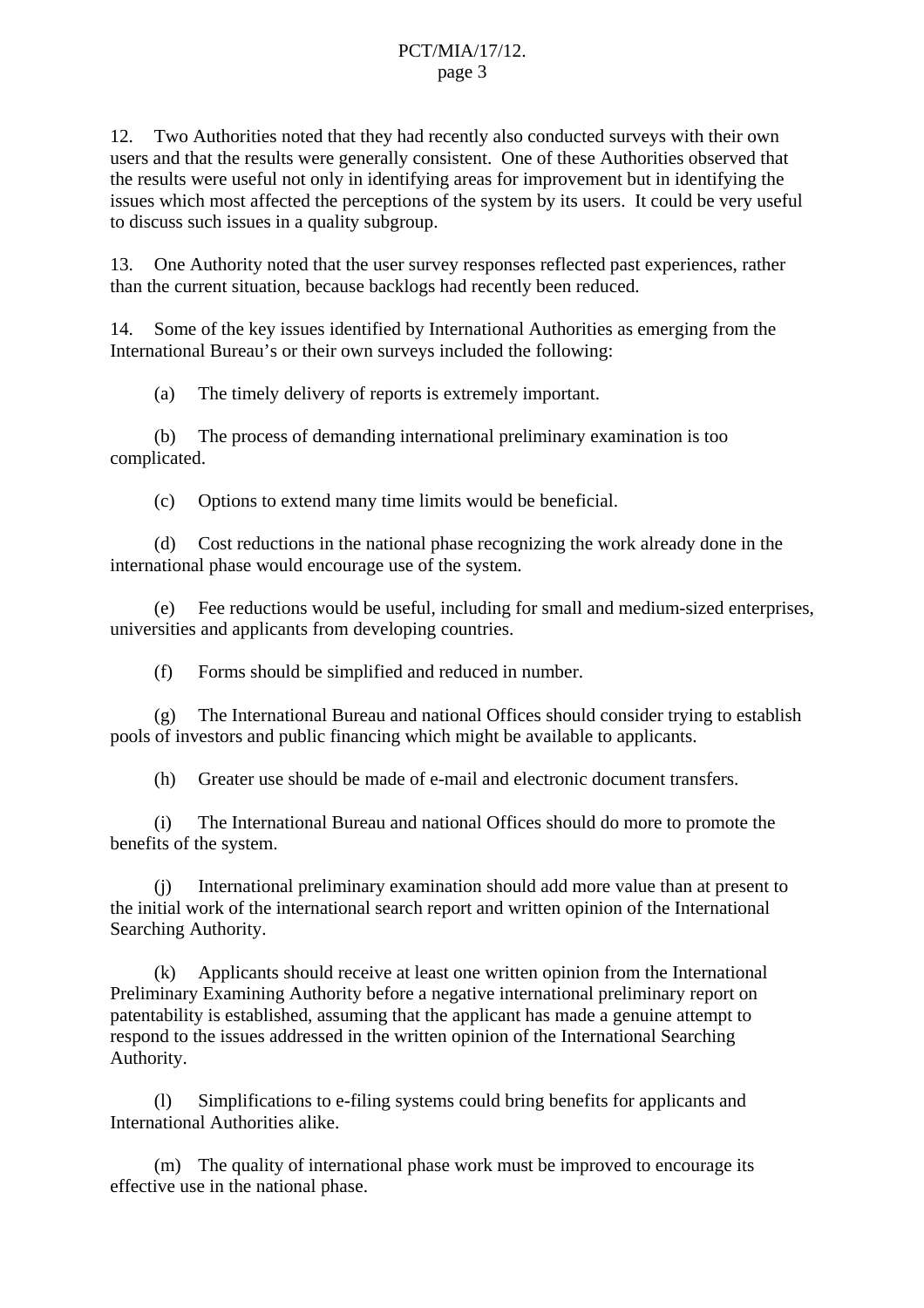(n) International applications need to be searched and examined in the national phase according to the specific standards of the relevant national laws.

 (o) The frequency of changes to the PCT Regulations and Administrative Instructions can bring complexity.

15. The International Bureau observed that some of these issues would need to be included in the studies to be presented to the third session of the PCT Working Group and that one of these, in particular, would cover fee reductions.

# QUALITY FRAMEWORK

# Review of Annual Reports

 $\frac{1}{1}$ 

16. Discussions were based on paragraphs 2 and 3 of document PCT/MIA/17/8, and the reports on quality management systems referred to in those documents<sup>1</sup>.

17. One Authority commented that the annual reports were becoming increasingly interesting as Authorities' experience with quality management systems and the reports themselves increased. Some of the points where further information was sought included:

 (a) in respect of a patent examiner competency program, the details of how the training needs of examiners were being monitored;

 (b) an investigation into reports where only "A" category citations had been made showed that these reports were more likely than others to be found deficient – in this case, the relevant Authority observed that it was looking into the possibility of having such cases reviewed by a further examiner before a report was established;

(c) details of the work of a quality task force;

 (d) whether a new checklist for international preliminary examination reports dealt with the substantive requirements of such reports or only with the formalities – the relevant Authority clarified that the checklist covered both substantive and formal issues.

18. The Meeting agreed that the International Authorities' annual reports on their quality management systems should again be published and that this fact should be reported to the Assembly.

The reports on quality management systems are now available at *http://www.wipo.int/pct/en/quality/authorities.html*.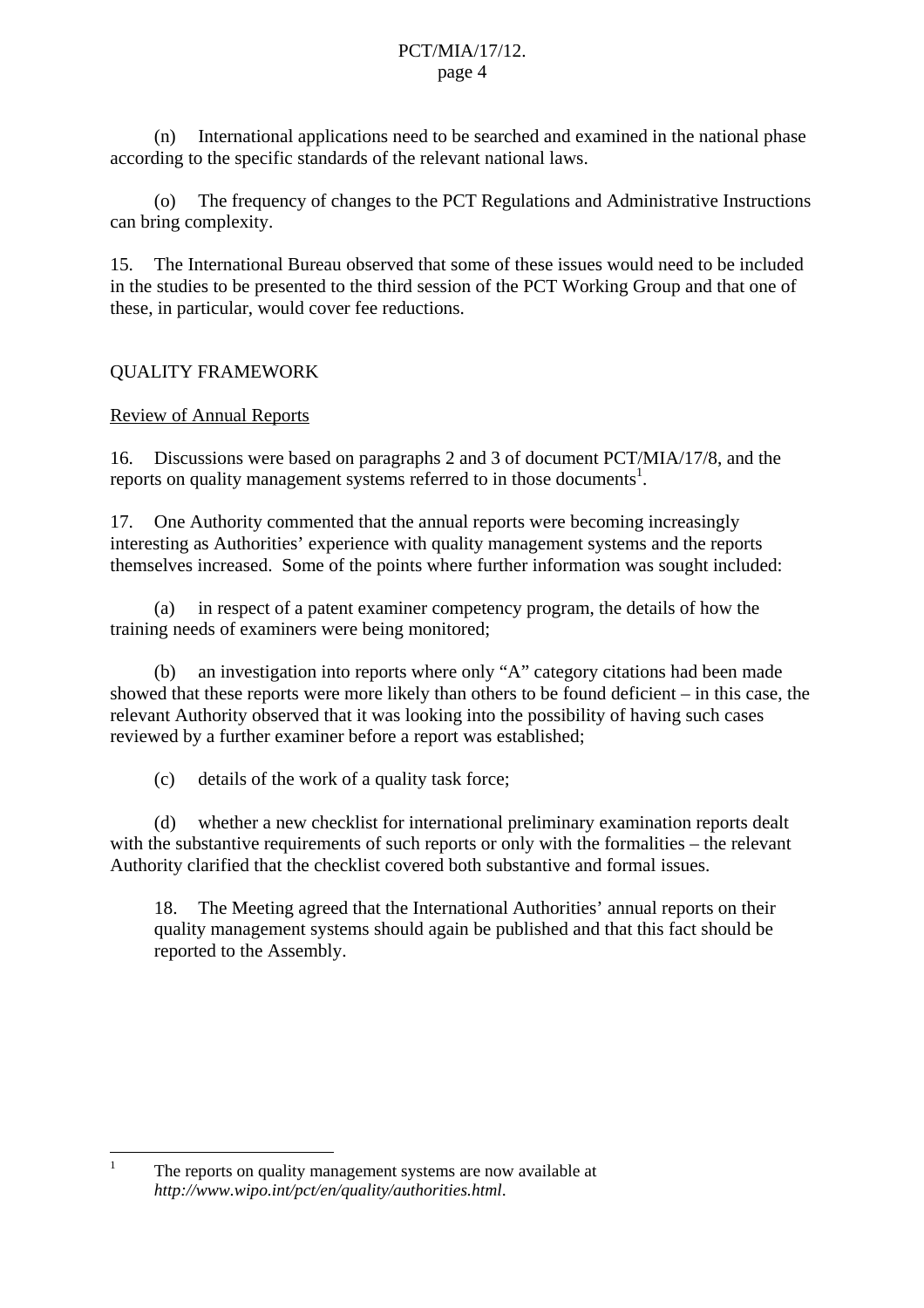### Templates for Future Annual Reports

19. Discussions were based on paragraphs 4 and 5 and Annexes I and II of document PCT/MIA/17/8.

20. The European Patent Office introduced the proposed templates, recalling that the first reports on quality management systems had been very diverse in content and difficult to compare. This situation had been improved by the introduction of the existing templates. The proposed new templates aimed both to reflect the new layout and content of Chapter 21 of the International Search and Preliminary Examination Guidelines as expected to come into force shortly and to introduce further structure aimed at assisting comparison of reports. The Office stated that it should not be considered necessary to follow the format rigidly in all cases where this was not appropriate, but merely be used as an aid to ensuring that other Offices could use the reports effectively.

21. One Authority welcomed the templates but noted that they addressed the formal aspects of quality management and did not deal with the question of the quality of the actual search reports and written opinions. The Authority hoped that this aspect would also be addressed.

22. Two Authorities noted that the templates proposed by the European Patent Office included questions which were a great deal more specific than in the current templates. They expressed particular concern about the items corresponding to paragraphs 21.09, 21.18(d), 21.24(a)(iv), 21.22(b) and 21.23(h), which went into matters which appeared to go beyond what was clearly required by the new version of Chapter 21 of the PCT International Search and Preliminary Examination Guidelines.

23. The Meeting agreed that future reports should be established using the templates as shown in Annexes I and II of document PCT/MIA/17/8, subject to the understanding that it was not essential for Authorities to complete all items within the template or to follow those formats rigidly in cases where they did not consider this appropriate.

#### Creation and Mandate of a Quality Subgroup

24. Discussions were based on paragraphs 6 to 11 of document PCT/MIA/17/8.

25. The International Authorities observed that quality was fundamental to most of the main issues facing the PCT at the moment. The Authorities faced a wide variety of different problems but could nevertheless learn a great deal from each other. Most of the Authorities considered that more effective discussion between Authorities was required outside of the formal sessions of the Meeting. However, if a quality subgroup was to be set up, it was important that it should have clear tasks and deadlines.

26. One Authority considered that the Meeting itself, rather than a subgroup, should continue to consider quality issues rather than moving the subject to a subgroup. Another Authority considered that it was important to address not only the procedural aspects of quality management but the evaluation of the quality of the results being delivered.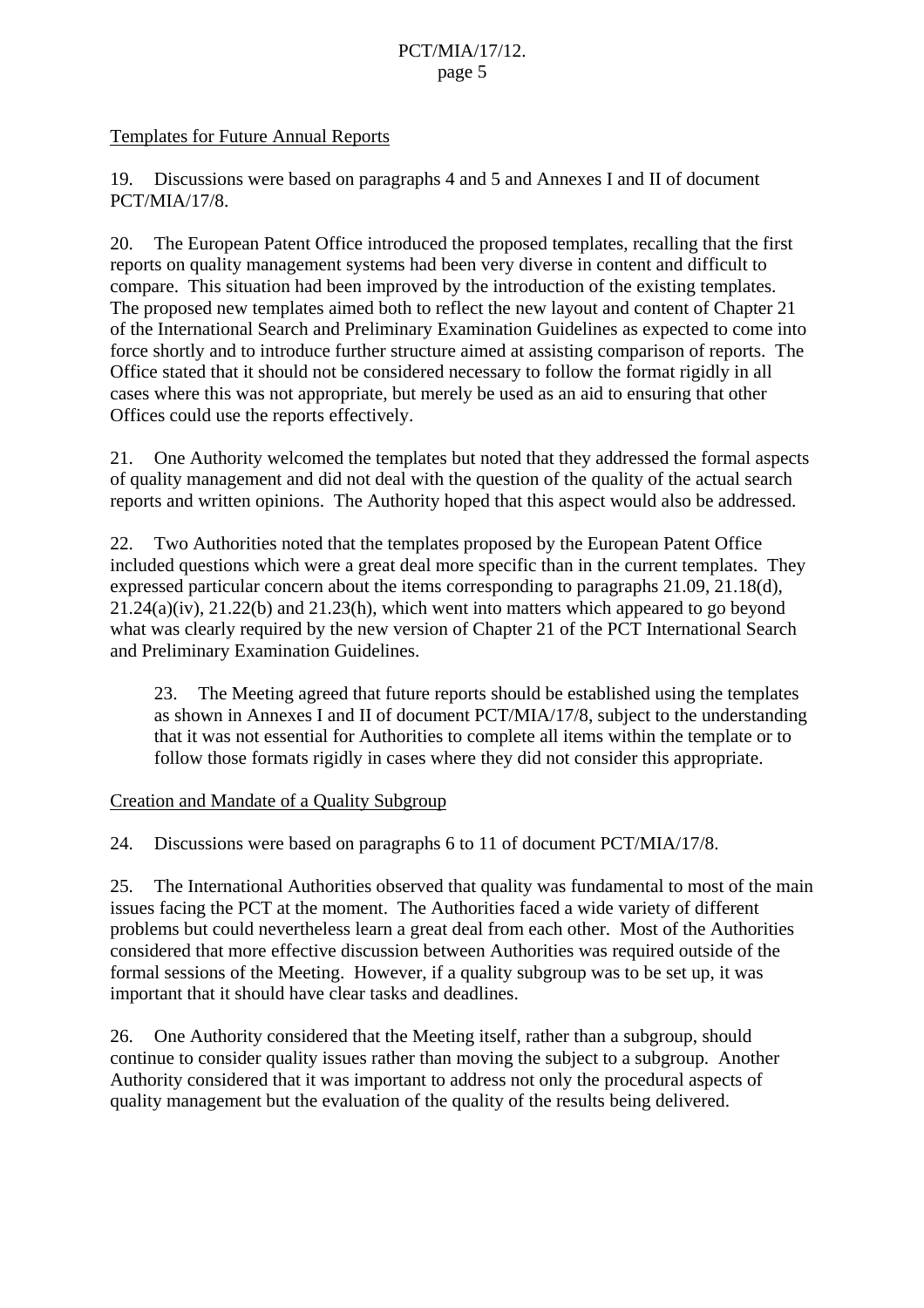27. It was hoped that most of the work could be done without physical meetings, for example, using electronic fora and video-conferencing. Some of the Authorities considered that a physical meeting might be beneficial, but it was noted that this would be very expensive and it would be essential to have a clear and useful agenda if this was to happen. The Swedish Patent and Registration Office offered to host a meeting in or around October 2010 if this was considered appropriate.

#### 28. The Meeting agreed:

 (a) that one of the main objectives of the PCT system as a work sharing tool was to provide high quality international search and examination reports which were of the greatest possible value to applicants, third parties and designated and elected Offices in determining whether an international application met the main requirements of patentability in accordance with the different national laws of the various Contracting States;

 (b) that the purpose of the common quality framework set out in Chapter 21 of the PCT International Search and Preliminary Examination Guidelines was to ensure that International Authorities set up appropriate systems to ensure that their work resulted in such high quality international reports, consistent with the objectives of and the requirements under the PCT; and

 (c) that confidence in the high quality of international search and examination reports established by International Authorities was essential to the effective use of those reports by designated and elected Offices to assist in reducing costs, workload and unnecessary duplication of work and increasing the quality of patents granted by those Offices.

29. The Meeting agreed that such confidence would be best served by an effective evaluation of the value of international reports for the purposes of assisting national phase processing. As a first step towards that goal, the Meeting agreed that a quality subgroup should be convened, which should use an electronic forum as its main means of discussion, but may agree to physically meet, if deemed appropriate. The International Bureau agreed to provide secretarial support for such a meeting if it was held. The quality subgroup should have the following initial tasks:

 (a) by the end of February 2010, the International Bureau should set up an electronic forum and each International Authority should nominate one main member and optionally additional members to participate in the subgroup;

 (b) by the end of March 2010, the members of the subgroup should confirm whether the forum is suitable for discussion of quality issues and the International Bureau should test with each International Authority means for "virtual" meetings (such as "webinars") to support interactive discussion sessions between some or all participants;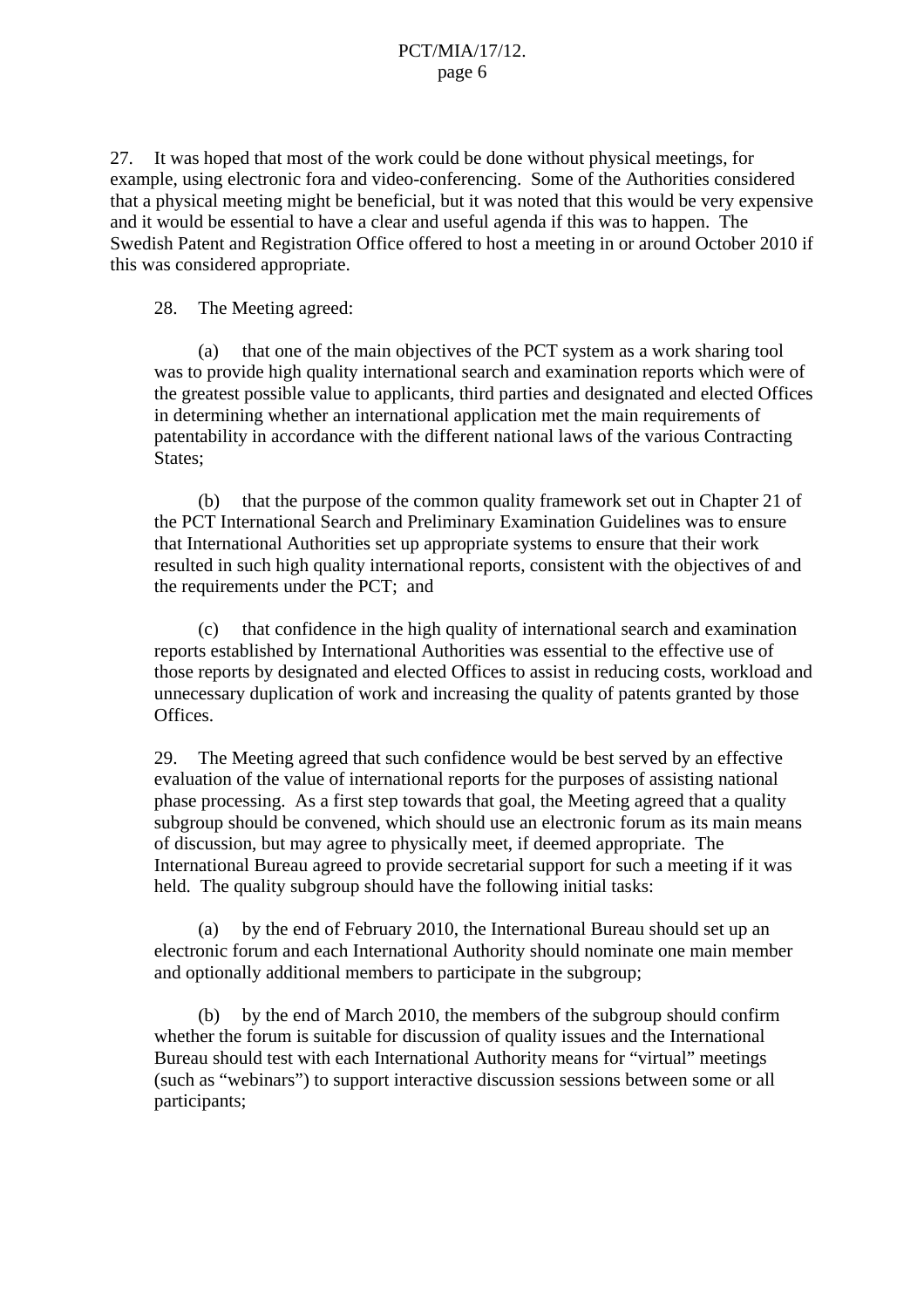(c) by the end of July 2010, the subgroup should identify detailed information content requirements for an electronic quality feedback system to be developed (see paragraphs 30 to 35, below) which would both be likely to be used by designated Offices and be useful for assisting International Authorities in reviewing and improving the quality of their work (subject to any recommendations concerning this matter agreed upon by Member States in the third session of the PCT Working Group);

 (d) by the end of September 2010, each International Authority should establish a report on their quality management system using the new templates agreed by the Meeting;

 (e) by the end of December 2010, the subgroup should review the quality reports submitted by International Authorities and prepare a report for the next session of the Meeting, covering:

- (i) effective processes and solutions for quality assurance; and
- (ii) effective quality improvement measures.

#### Quality Feedback Systems

30. Discussions were based on document PCT/MIA/17/3.

31. The International Authorities all supported the principle of developing a system allowing effective quality feedback from designated Offices to International Authorities. One Authority noted that it had already implemented such a system locally, but that a single centralized system which could be used by any designated Office for any International Authority should be significantly more effective.

32. One Authority observed that such a system would aim to achieve two goals: to give feedback to improve the quality of future international reports, and to give additional information to designated Offices to improve the national phase processing of specific international applications.

33. The Authorities agreed that there were strong similarities to the requirements of a third party observation system and that it might be appropriate to use the same basic infrastructure, subject to the need to define exactly what types of information should be passed and the separation of information which was important to make available to all designated Offices (such as new citations found on a particular international application) from comments which it might be appropriate to retain as private feedback available only to the relevant International Authority.

34. Authorities also emphasized the need to ensure that the system did not represent a burden to examiners. It was likely that the best means for response in most cases would be to automatically forward or make reference to the content of a national phase search report without the need for examiners to make specific comment. No response should be expected to feedback on individual international applications, indeed some Authorities noted that under their law it would not be appropriate for examiners to respond to feedback on individual international applications. One Authority stated that such a system should be regarded as a tool for improving quality rather than as an attempt to evaluate quality.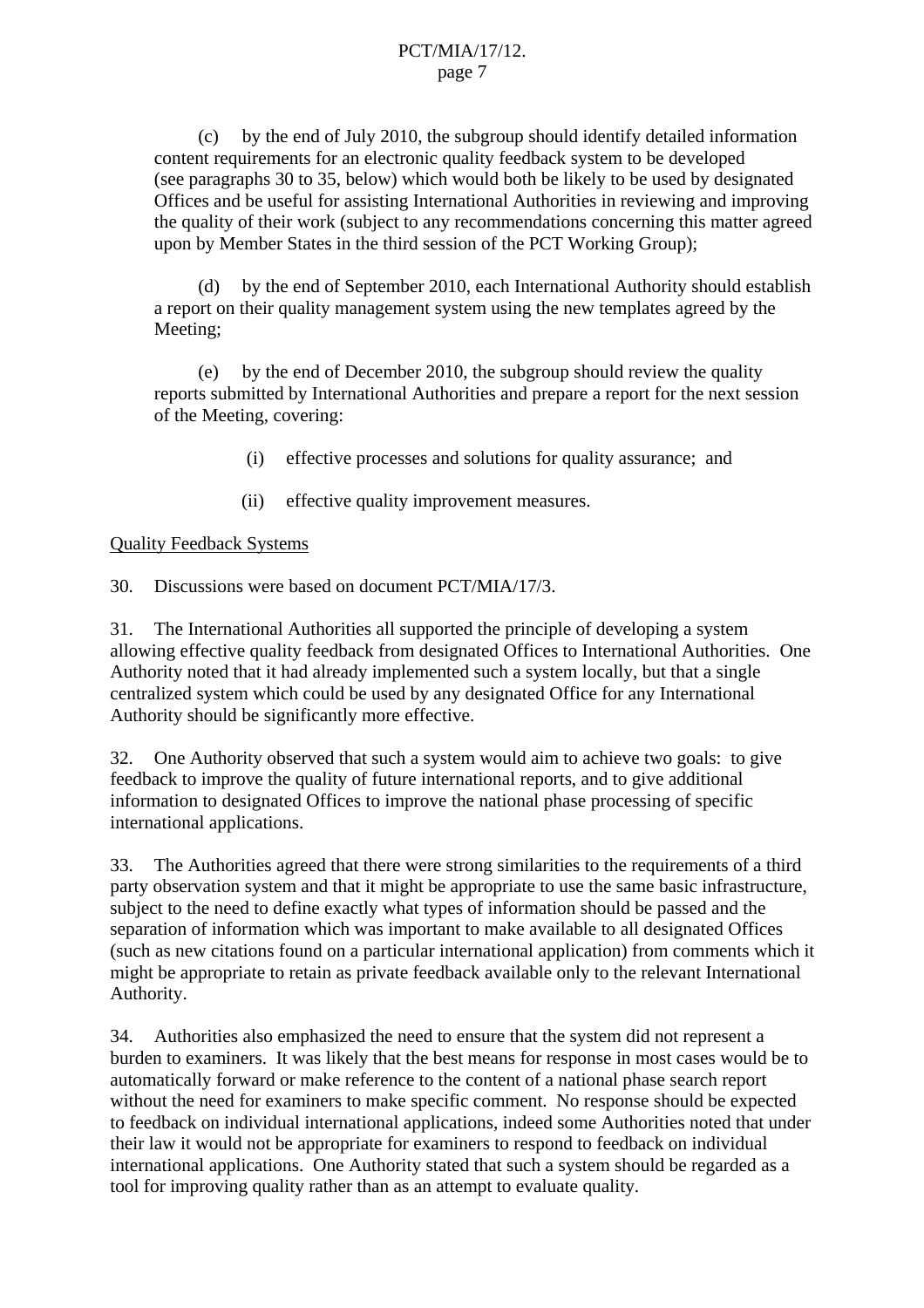35. The Meeting agreed that the International Bureau should continue to develop proposals for further consideration by the PCT Working Group and that the quality subgroup should consider the information content which would need to be passed by such a system (see paragraph 29(c), above)

### SUPPLEMENTARY INTERNATIONAL SEARCH

36. The Secretariat stated that it had included an item related to the supplementary international search system on the agenda so as to get an update by the Authorities which already offered that service (the Nordic Patent Institute, the Federal Service for Intellectual Property of the Russian Federation (Rospatent), the Swedish Patent and Registration Office and, since January 1, 2010, the National Board of Patents and Registration of Finland) as well as an update by other Authorities on whether they intended to offer that service in the near future.

37. Those Authorities which already offered the supplementary international search service indicated that they had only received very few requests by applicants to date. User feedback suggested that the service was seen as being too expensive, that too few Offices with a wider range of languages offered the service to make it really attractive to users, and that the launch of the service had not been enough publicized. One Authority stated that, in all the 14 cases in which it had carried out a supplementary international search, mainly "A" citations had been found, noting that the supplementary search had been limited to Russian documents only.

38. The Austrian Patent Office stated that it intended to offer the supplementary international search service later in 2010.

39. The United States Patent and Trademark Office indicated that, due to workload considerations, it so far had considered it unlikely that it would be in a position to offer the service in the near future but that it now was considering offering the service through contractors.

40. The State Intellectual Property Office of the People's Republic of China stated that it considered offering the service in the near future but that it most likely would have to limit the number of such searches, due to resource and workload considerations.

41. The Brazilian National Institute of Industrial Property stated that it was preparing itself and considering offering the service as of 2011.

42. The European Patent Office stated that, as previously announced, it will offer the service as of July 1, 2010, limited to 700 searches in the first year. With regard to the workload related concerns expressed by other Authorities, it expressed the view that such concerns could be addressed by limiting the number of searches offered in a given year and encouraged all Authorities which to date hesitated to offer the service to do so in the near future to support the commitment shown by other Offices to make the system a success.

43. The Korean Intellectual Property Office stated that, due to the steep increase in the number of main searches carried out by it, it did not see itself in a position to offer the service in the next few years, contrary to what it had expected previously.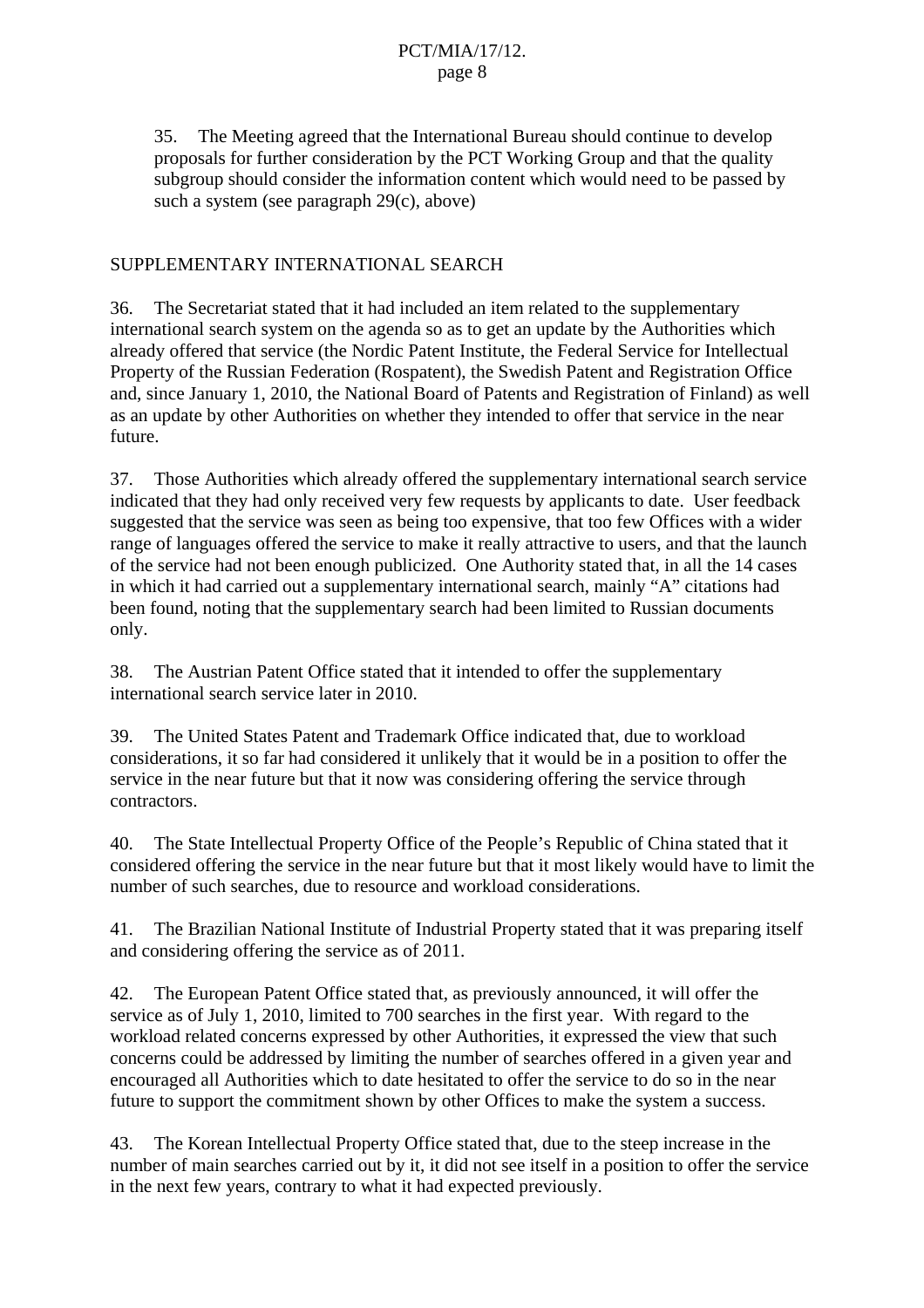44. All other Authorities which took the floor on this matter stated that they had no plans of offering the service in the near future. One Authority recalled that the PCT Assembly had requested that a review of the service should be undertaken after 3 years from the commencement of operations and stated that it looked forward to that review, the results of which should be presented in 2011.

#### THE FUTURE OF THE PCT

45. In introducing item 5 of the agenda, the Secretariat recalled the background to the memoranda by the Director General on the "Future of the PCT", which had formed the basis for discussions in the sixteenth session of the Meeting and the second session of the PCT Working Group, and the agreement by the Working Group at its second session that the relevant PCT bodies should continue their work to improve the PCT, noting that the PCT system can and should function more effectively, within the existing legal framework of the Treaty provisions, to deliver results which meet the needs of applicants, Offices and third parties in all Contracting States, without limiting the freedom of Contracting States to prescribe, interpret and apply substantive conditions of patentability and without seeking substantive patent law harmonization or harmonization of national search and examination procedures.

46. The Secretariat further noted that, since the last session of the Working Group, there had been significant advances towards some of the goals expressed in the Director General's memoranda, most notably, the agreement by the Trilateral Offices (the European Patent Office, the Japan Patent Office and the United States Patent and Trademark Office) to begin pilot projects under which PCT work products will be used for the purposes of work sharing under the so-called bilateral Patent Prosecution Highway (PPH) arrangements.

47. One Authority stated that, in its view, the main challenge was to find an adequate balance between the need to set up a system as efficient as possible to enable in particular the bigger Offices which also acted as International Authorities to deal with workload and backlog issues, and the need for those Offices to "make an extra effort", considering the PCT system as a whole and the potential benefits of their services to the entire membership of the PCT. Authorities needed to provide search and examination reports of a such a high quality so as to enable other Offices, notably smaller Offices with less examination capacity, to build up sufficient trust in those reports to allow them to exploit those reports in national phase procedures, in accordance with national laws and procedures, in a manner which resulted in real work sharing and less duplication of work.

48. Several Authorities stressed the importance of high quality international search and examination reports for setting up effective work sharing mechanisms based on PCT work products. In this context, one Authority reported on the PPH/PCT pilot project being carried out by the Trilateral Offices under which, upon the request of applicants, PCT work products could be used as a basis for requests for accelerated processing under the PPH work sharing scheme and expressed the hope that this pilot would be successful and lead to a full implementation of such a work sharing arrangement. One Authority reiterated its view that the goals for improving the use of the PCT should include: (i) the rapid resolution of rights; (ii) streamlining and simplifications; (iii) confidence building; and (iv) the elimination of duplication through effective work-sharing.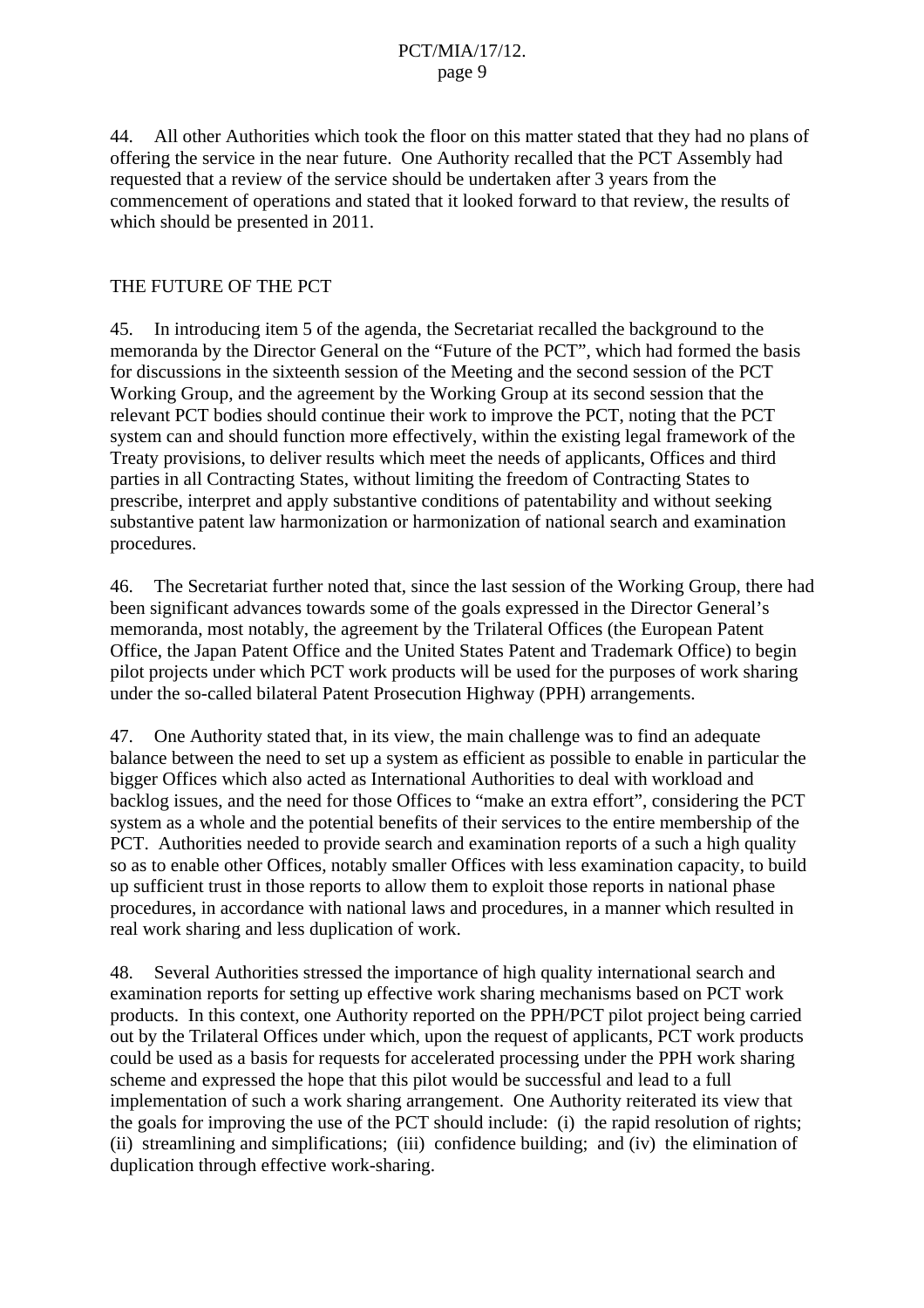#### Report on Questionnaire on the Future Development of the PCT

49. The Secretariat recalled that the Working Group had agreed that the Secretariat should prepare a study on the future of the PCT, for consideration by the Working Group at its next session, which should outline the background of the need to improve the functioning of the PCT system, identify existing problems and challenges facing the PCT system, analyze the causes underlying the problems and identify possible options to address the problems and evaluate the impact of those proposed options, and that, in order to assist the Secretariat in the preparation of that study, it had sent out a Questionnaire in November 2009 (Circular C. PCT 1196), requesting information and views from Offices, Contracting States and other interested parties on the future of the PCT system. The Secretariat thanked all Offices which had provided feedback to the Questionnaire and summarized the responses received in reply to the Questionnaire as follows:

 (a) Some 40 responses had so far been received from Offices in their various capacities under the PCT, half of which from developing countries, as well as 5 responses from other interested parties. Geographically, the responses represented a fairly representative sample of PCT Contracting States, except that only one response had been received from an African country and none from any least developed country.

 (b) In reply to questions raised under the header "use of PCT reports to aid decision making in the national phase", while a careful analysis still needed to be carried out, it would appear from the replies that, in general, almost all Offices found the international reports useful. However, this was qualified by comments stating that the usefulness varied according to which Authority had established the report and most Offices having the capacity to conduct their own searches in the national phase did so in all cases, at least to the extent of consulting their particular national databases.

 (c) Suggestions for improving the usefulness of reports included (listed in no particular order): (i) providing hyperlinks to cited documents; (ii) providing more information about search strategies; (iii) giving better explanations of objections, notably concerning inventive step; (iv) more consistently observing the requirements of the Treaty in preparing the reports (notably, those relating to the mentioning of applications which constituted prior art under Article 33.1(v) for inventive step purposes); (v) identification of potential Rule 39 matter even if searched and examined; (vi) simplification of the presentation of reports; (vii) any designated Office should rely on its own reports established in its capacity as an International Authority; (viii) need to improve comments on the validity of priority claims; (ix) collaborative search and examination; and (x) more effective use of Chapter II to encourage dialogue and achieve a positive report as a basis for national phase processing.

 (d) Other areas where the responses suggested that the PCT could assist in national processing of applications were: (i) sharing of national phase reports and status information; (ii) introduction of a third party observation system; (iii) further encouragement of XML filings, including the move to paragraph-based amendments; and (iv) indicating the filing dates of Rule 4.17 declarations.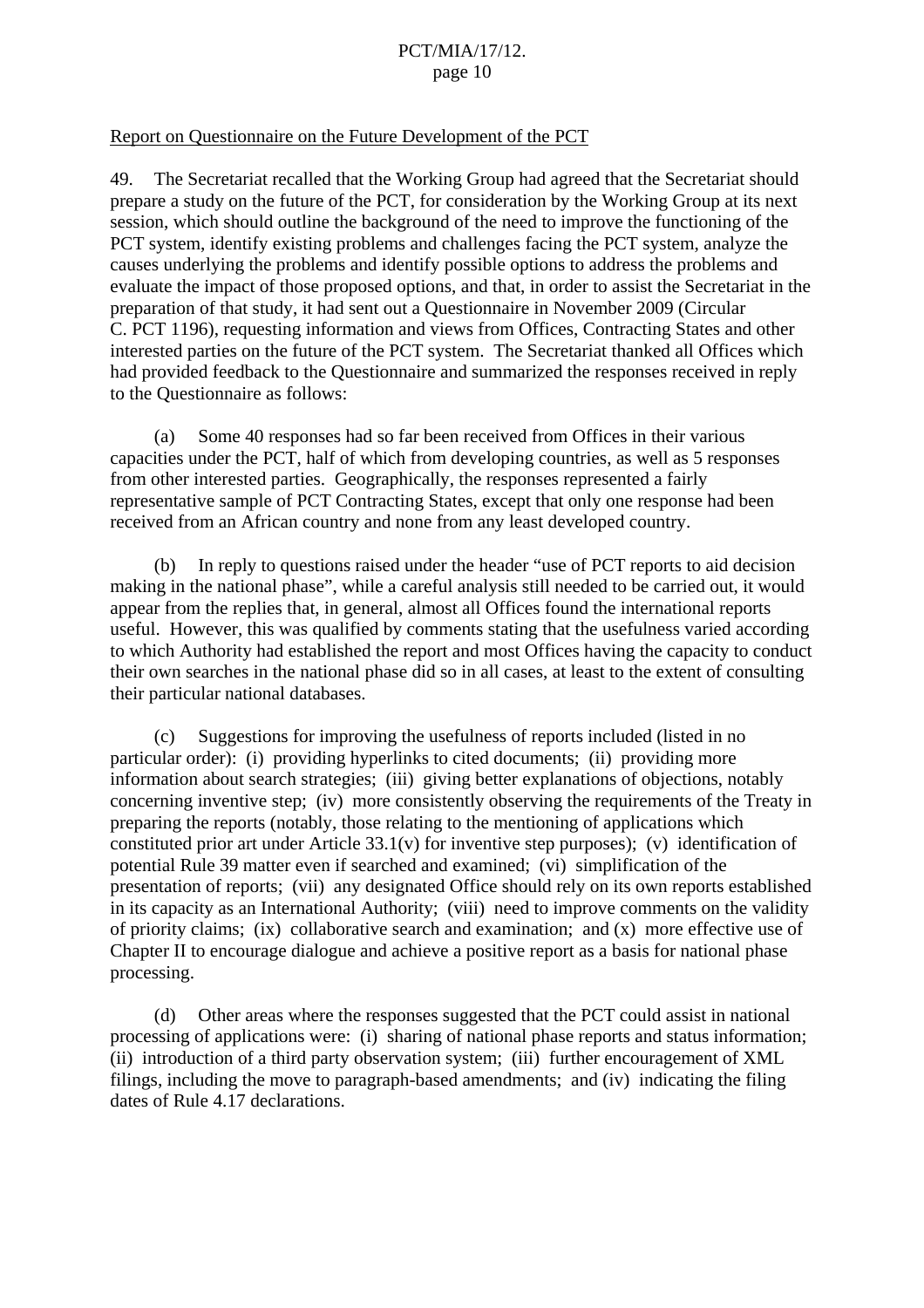(e) Responses to the questions raised under the header "backlogs and timing" confirmed that most (however, not all) medium sized and large Offices had significantly larger backlogs than 10 years ago, some by a factor of 2 or 3. Those Offices which did not report large backlogs were mostly those which belonged to the regional European patent system.

 (f) Responses to the questions raised under the header "technical and legal information" suggested that Offices, by and large, were satisfied with most aspects of information provided under the PCT system. Some, however, expressed the desire for the provision of information in a wider range of languages, for national phase information to be made available from a wider range of States, to be updated more frequently, and for more use of electronic means for the transfer of documents to Offices, notably, of priority documents.

 (g) Responses to the questions raised under the header "development and training" had revealed a desire for more technical cooperation, capacity building and training programs, including web-based programs, notably for Offices and users in developing and least developed countries, and for material to assist national Offices in providing national training to be available in a wide range of languages. Offices expressed the need to provided more assistance in technology transfer; specific suggestions included the identification of technology which had fallen into the public domain and providing licensing information. Other suggestions in this sector related to the introduction of differentiated fee structures, with lower fees for small and medium sized enterprises, universities and individual inventors, notably from developing and least developed countries.

 (h) Finally, responses to the questions raised under the header "other issues" contained a wide range of suggestions, many fairly specific and often relating to electronic filing and processing systems.

#### Input into the Study on the Future of the PCT

50. Discussions were based on document PCT/MIA/17/4, setting out certain issues and possible options for which the Secretariat believed that it required further input from International Authorities before it could present, as part of the study on the future of the PCT, a useful commentary or set of proposals to the next session of the Working Group.

#### *Making International Search and Preliminary Examination More Useful*

51. Several Authorities expressed their support for giving adequate opportunity for dialogue in Chapter II proceedings by guaranteeing at least one (further) written opinion and opportunity to respond prior to the establishment of a negative international preliminary report on patentability. Some of those Authorities suggested that the Regulations should be amended accordingly, whereas others expressed the view that this should be left to the discretion of the Authority concerned, noting that, where the applicant had properly responded to the written opinion of the International Searching Authority, they would, as a general rule, issue a second written opinion and give a further opportunity to respond. Some Authorities noted that, already at present, they would establish a written opinion whether the applicant had responded to the opinion of the International Searching Authority or not.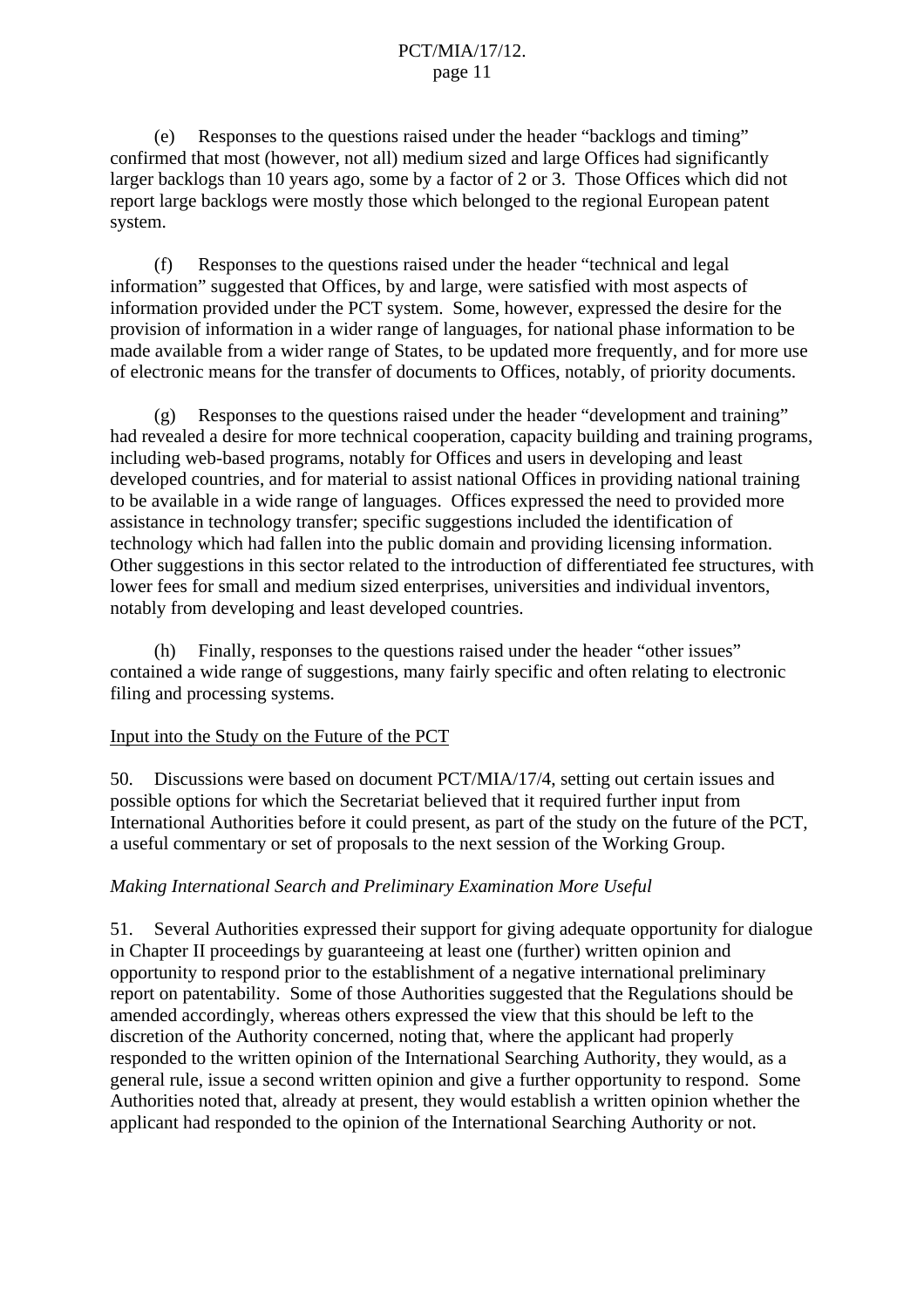52. Other Authorities stated that efforts to improve the overall system should focus on Chapter I procedures, notably improving the quality of international search reports, and so as to not undo the benefits which had been achieved when the written opinion by the International Searching Authority, which also served as the first written opinion by the International Preliminary Examining Authority, had been introduced into the PCT system some years ago.

53. Opinions on the idea of introducing top-up searches, whether as part of Chapter I (with the international search being delayed until after publication) or Chapter II, differed. With regard to top-up searches as part of Chapter I procedures, some Authorities believed that the objective of top-up searches might be most effectively addressed by delaying the international search until after international publication, as had been suggested in proposals submitted to earlier sessions of the Meeting and the Working Group by the Japan Patent Office and, as part of a proposal to introduce a three-track system, by the Korean Intellectual Property Office.

54. One Authority expressed the view that search and examination procedures during the international phase, while "preliminary" and "non-binding" on designated Offices, should be as complete as possible so as to enable those Offices which wished to exploit the international work products in the national phase to do so with full confidence in the quality of those products. If that meant that international search had to be delayed until after publication to allow for top-up searches to be carried out under Chapter I, it was in favor of such a delay.

55. Other Authorities expressed concerns about such a delay, noting that top-up searches would not be of the same importance for applications in all technical fields, and that the overall system would stand to loose more than it would gain from such a change. Two Authorities noted that, instead of top-up searches, the focus should be on the expedited creation of a common citation database. One Authority commented that searches would need to be conducted at least 24 months from the priority date in order to be confident that most of the relevant secret prior art had been published and made available in the search databases.

56. With regard to top-up searches as part of Chapter II procedures, one Authority reported on feedback it had received from users who had indicated no real interest in such top-up searches as part of Chapter II, whereas other Authorities supported the idea of top-up searches as part of Chapter II.

# *Collaborative Search and Examination*

57. The European Patent Office presented the outline of a proposal to set up a small scale "pre-pilot" for testing the concept of collaborative search and examination under the PCT among a few Authorities willing to participate in such a pilot. The objectives of such pilot would be to define the conditions under which examiners in different International Authorities in different regions could co-produce international search reports and written opinions, and to evaluate the advantages and disadvantages of such system in terms of both quality and efficiency added to the system, notably, how Offices participating in the collaborative efforts would reuse the international work products during national phase proceedings. It was envisaged that the pilot would operate on a very low scale, on the basis of 12 applications per participating Office, involving 2 examiners of each Office in three big technical areas (mechanics, electricity/physics and chemistry), and that it would run for only several weeks. The results of the pilot would then be evaluated and reported back to other non-participating Authorities.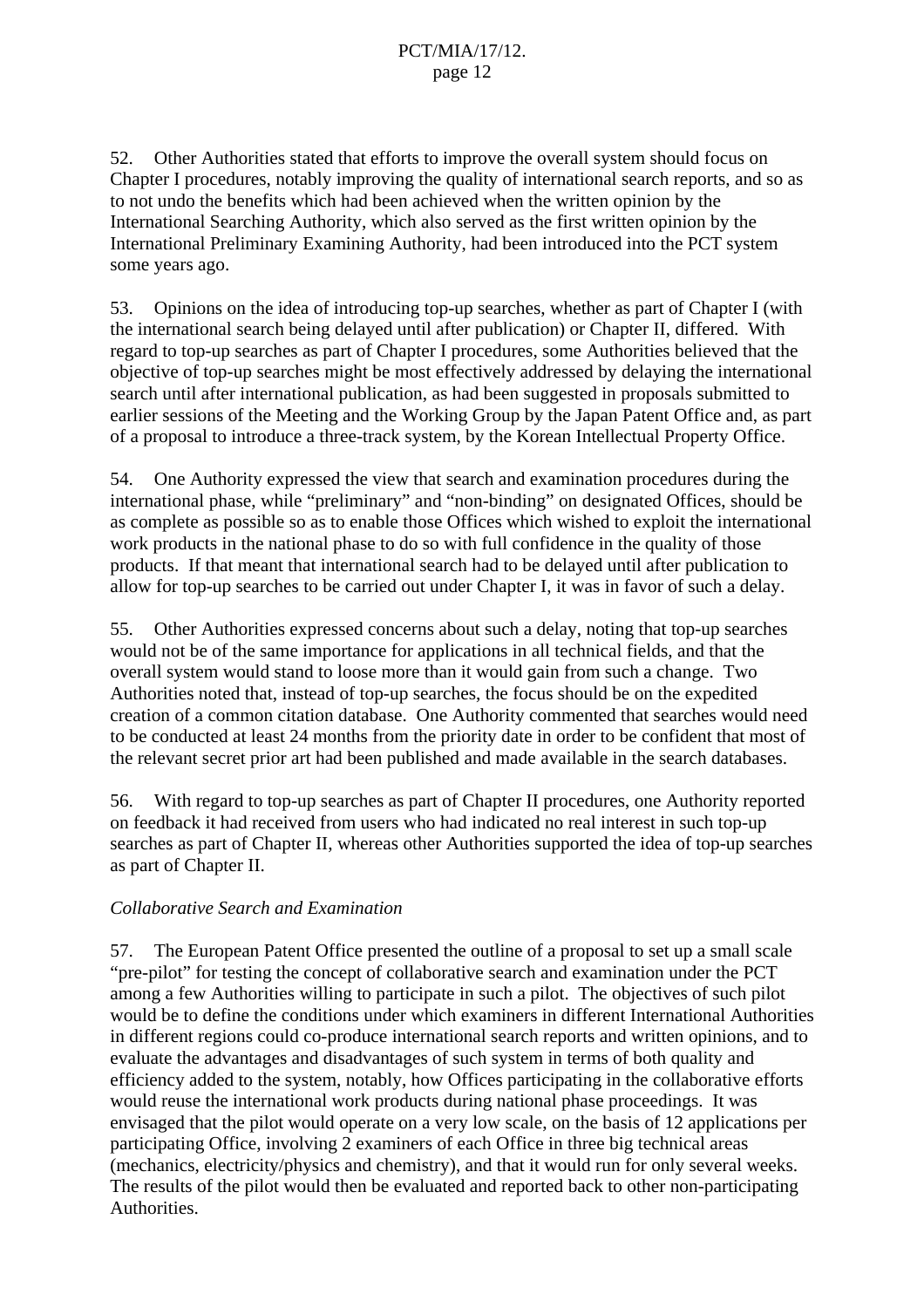58. One Authority expressed concerns about the proposed pre-pilot, stating its general believe that each Authority should strive to produce the highest possible quality search and examination report with its own resources. The Authority further stated that it was not sure whether collaborative efforts in the PCT would indeed lead to improved quality work products for the national process, and noted that Authorities would no doubt encounter resource problems should such scheme be implemented on a full scale and used by many applicants. It suggested that trust and confidence building among Authorities should be achieved by focusing on other means and stated that it was not in a position to join the pre-pilot.

59. One Authority stated that, while it did not object to the pilot, collaborative search and examination would not be a priority for it and that it had no interest in joining the pilot at this stage. Another Authority expressed its full support for the pilot and expressed an interest in joining it. Yet another Authority reported on discussions on a regional project of a similar nature which had taken place among Offices in South America and, noting the difficult logistics, stated that, in order to be successful, any such project had to be supported by information technology.

#### *Accessibility of International Search and Preliminary Examination*

60. With regard to the proposed training on PCT and patents matters to be made available to certain countries, notably developing and least developed countries, one Authority stated that it would be interested in partnering with other Offices and the International Bureau to provide such training in the near future. It further stated that that, in the context of preparing the response to the questionnaire on the future of the PCT, it had been approached by patent agents who were willing to offer pro bono assistance in drafting and prosecuting patent applications filed by applicants from certain countries and suggested that the International Bureau should further investigate the possibility of setting up a centralized register of agents willing to offer such services.

61. Several Authorities stated that they favored the idea of fee reductions for certain entities, such as small and medium-sized enterprises. Another Authority stated that, in addition to considering reductions in fees due during the international phase, further consideration should be given by national Offices to provide national fee incentives for those applicants who had "worked" on their applications before national phase entry so as to correct any deficiencies found during the international phase, though it was observed that individual Offices needed to consider any reductions as part of their overall fee structure.

62. One Authority stated that, to date, it had been a matter for national Offices to set appropriate incentives in particular for small and medium sized enterprises to encourage use of the patent system, and that doing so on an international level required further consideration and study. With regard to the idea to allow applicants to choose from a greater range of Offices competent to act as an International Authority, the Authority expressed concerns about possible workload issues and ensuing competition among Authorities.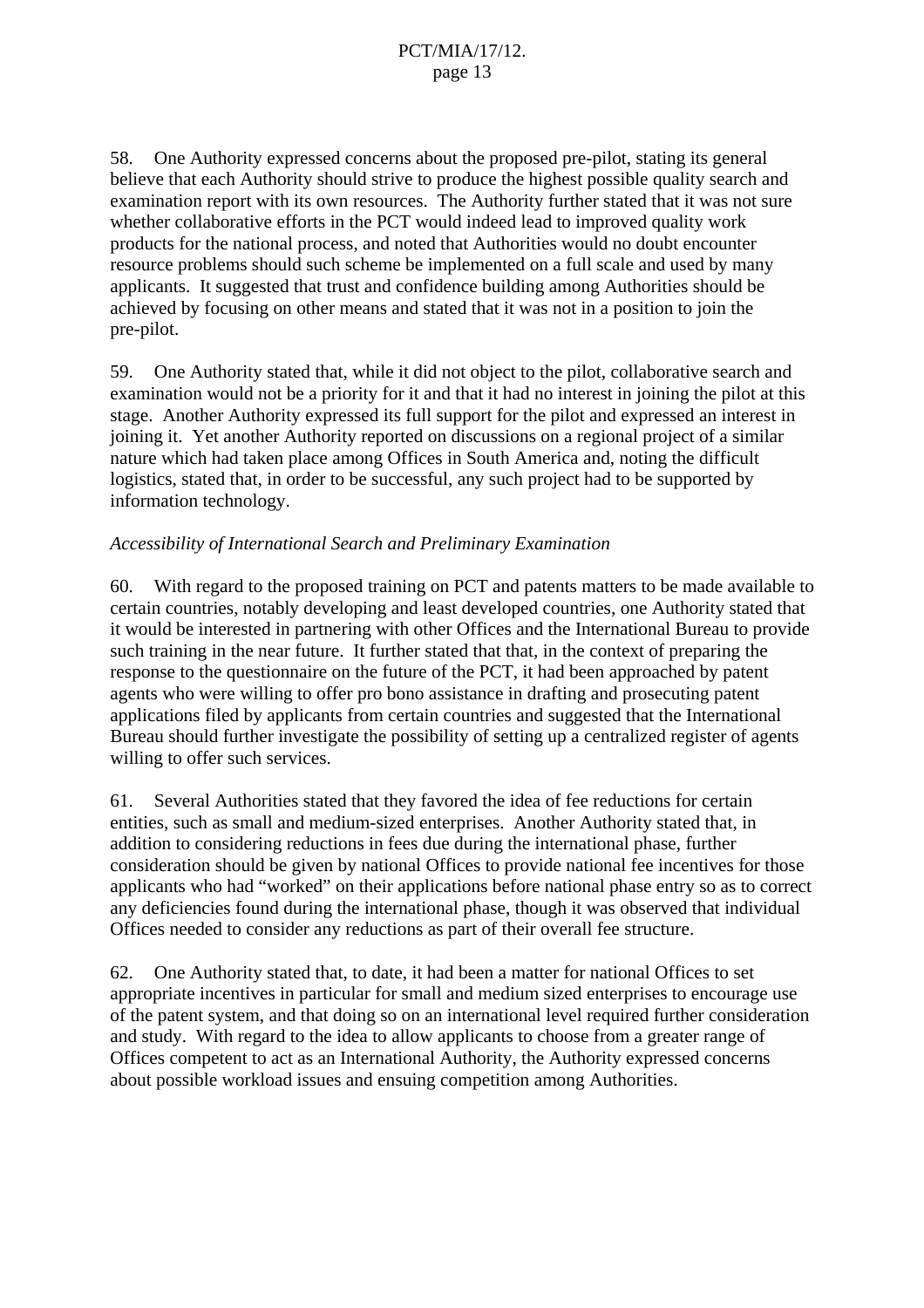#### Third Party Observations

63. Discussions were based on document PCT/MIA/17/2.

64. All Authorities which took the floor on the matter supported the principle of a third party observation system under the PCT, considering that this was a practical and effective method of allowing improvements in the information on which designated Offices took their decisions on whether to grant patents in the national phase. Depending on the timing of the observations and the establishment of the relevant reports, it might also improve the quality of some international reports. One Authority considered that a well designed international system should be significantly more used than most national systems.

65. Comments on details of the proposal included the following:

 (a) It was important to ensure that the system minimized the risk of burden on examiners, particularly due to excessive numbers of citations being submitted.

 (b) Observations should be available to examiners responsible for any international search report, supplementary international search report, written opinion or international preliminary report on patentability which had not yet been established.

 (c) The use of any observations should remain at the discretion of the (national or international) examiner in all cases.

 (d) The system must be as accessible as possible to third parties: providing the interface in all PCT languages of publication should assist this.

 (e) Systems for notifying observations to applicants and Offices would need to be carefully considered to avoid complicating procedures. It may be necessary to allow different options to be selected.

 (f) The observations should be free for all designated Offices and International Authorities to use and be made available through PATENTSCOPE® in a way which is easy to use.

 (g) It may be desirable to introduce a basic system and conduct a pilot for 1 year to identify issues and modes of use before introducing further developments or providing for a specific legal basis.

 (h) Some International Authorities considered that observations should be permitted even after the beginning of the normal national phase. On the other hand, other Authorities considered that this might be detrimental to applicants since they should always have the opportunity (but not the obligation) to respond to comments, but late comments might be used as "harassment". Furthermore, once the national phase had begun, the International Bureau might no longer know who the applicant was, since this would not necessarily be the same as during the international phase. In addition, there might be confusion if comments were possible by both a national and an international route at the same time.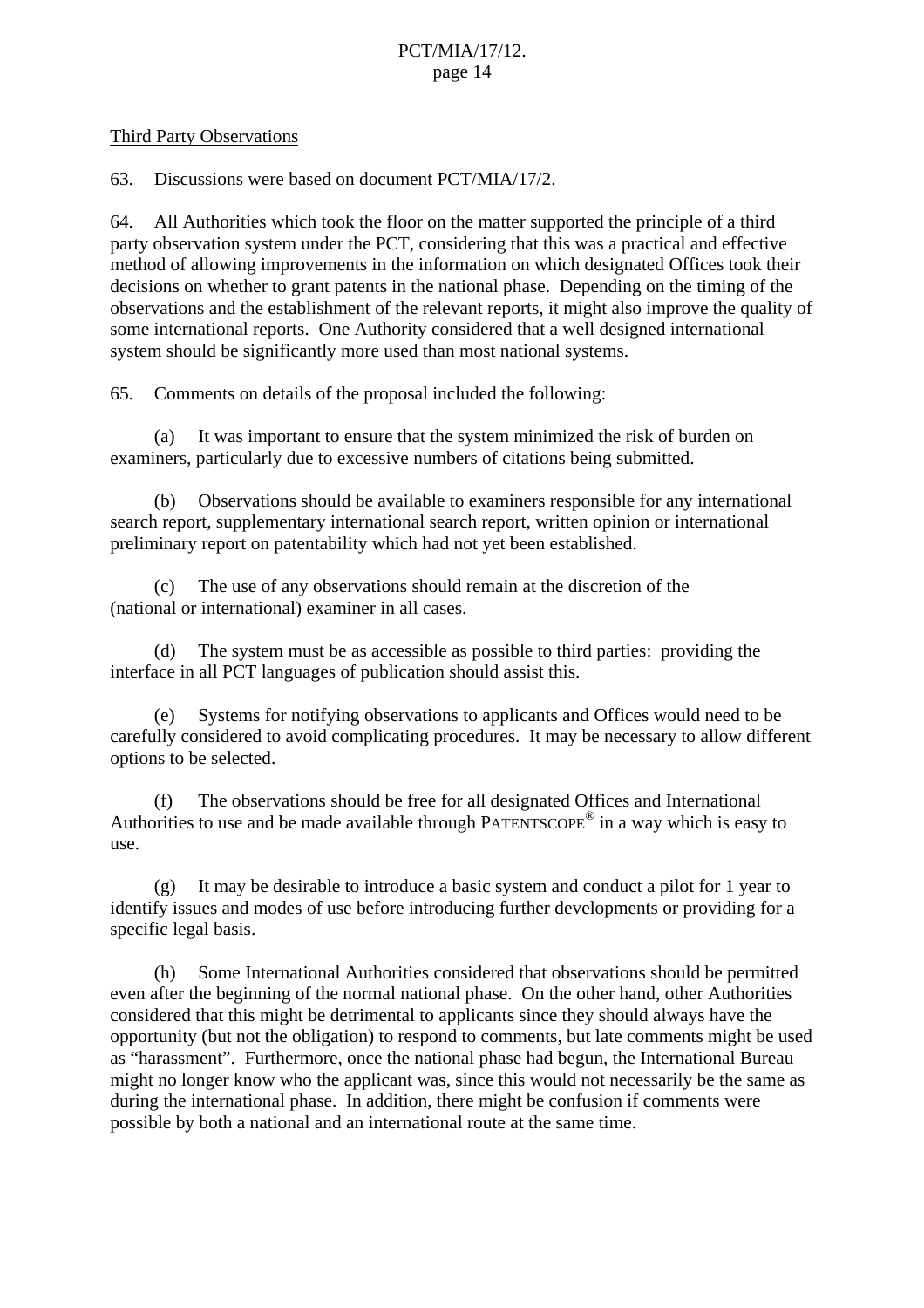(i) Some International Authorities considered that there would be no difficulty in accepting observations before international publication and that it might be useful to feed such observations into the international search report. Others stated that such an option would need careful consideration.

 (j) While applicants should not be required to respond to observations simply because they have been made through the system, it should be clear that Offices can require any further information or comment as would be normal as part of their national processing.

 (k) Most International Authorities agreed with the proposal that the third party observation system should be operated on an informal basis, though one Authority considered that the introduction of a specific legal basis might give greater clarity to applicants and third parties.

 (l) While all International Authorities agreed that, for simplicity, there should be no fee for submission of observations initially, one Authority noted that it might be necessary to review this situation at a later stage depending on how the system was used.

 (m) While anonymous observations should be permitted, it should equally be possible to give a name when submitting observations.

 (n) The system should encourage the uploading of citations which might be difficult to obtain (including some patent citations which might not be readily available online): copyright issues would need to be considered, but would not be relevant in all cases and third parties might have the right to make the citations available in other cases.

 (o) The 2000 character limit shown in the mock-up screen in Annex II of document PCT/MIA/17/2 might not be considered to be a "brief" explanation of a document's relevance.

 (p) Some Authorities considered that observations should be limited to novelty and inventive step since other issues varied too greatly between the national laws of Contracting States. On the other hand, it was observed that it would be difficult to prevent third parties from making comments on any subject in free text fields and that observations on any subject might be useful to an examiner.

 (q) It may be desirable to allow a specific area for third parties to provide translations of relevant sections of a document.

(r) It would be important to record the date when an observation was made.

 (s) In terms of feedback on observations from designated Offices, it was likely that the most efficient mechanism would be for Offices to make their national reports available so that other Offices could see which documents were actually cited.

66. The Meeting agreed that the International Bureau should continue to develop proposals for a third party observation system, to be presented to the next session of the PCT Working Group, based on document PCT/MIA/17/2 and the above comments.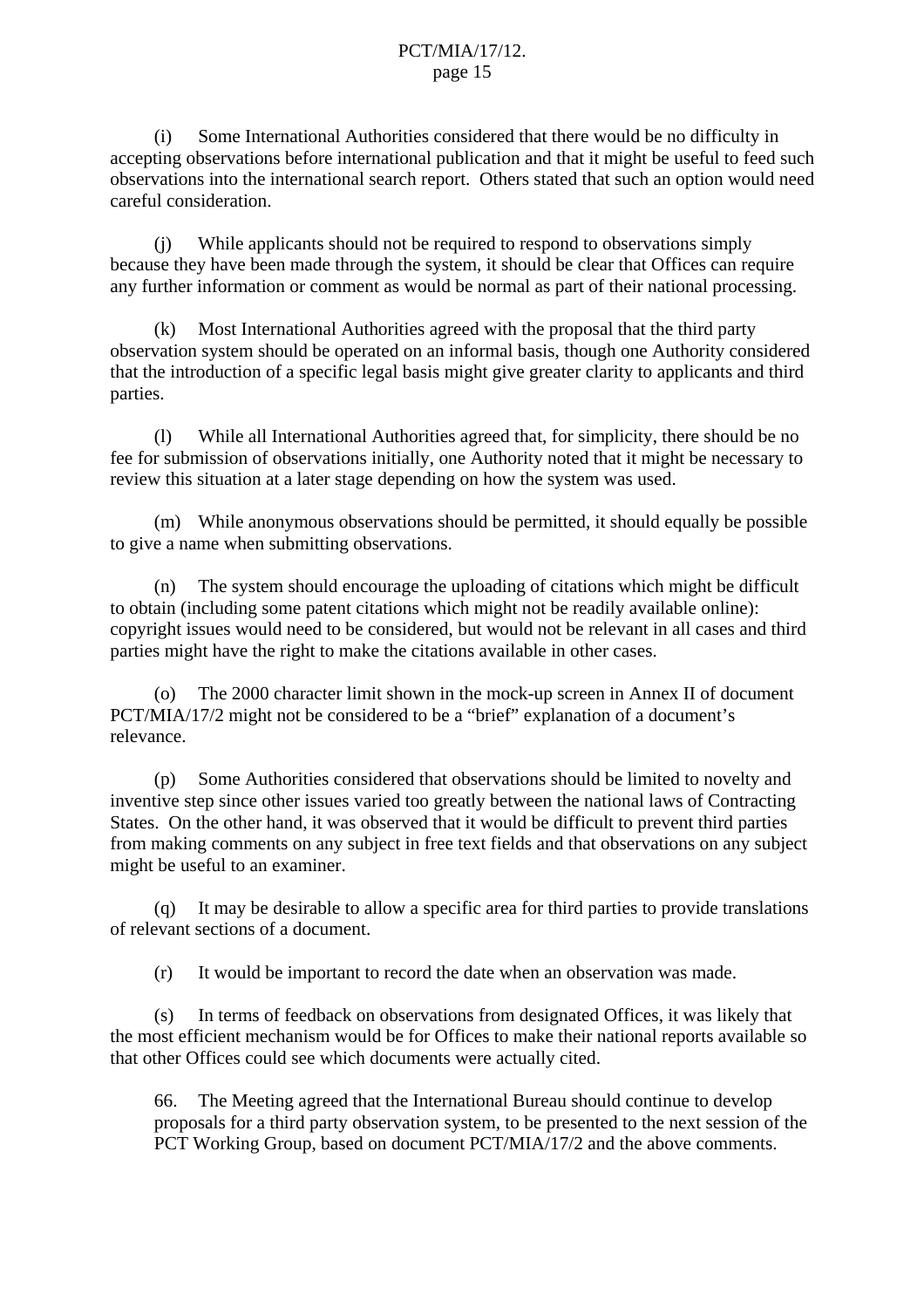#### Pilot Project on the Three-Track PCT System

67. Discussions were based on document PCT/MIA/17/10, containing a proposal by the Korean Intellectual Property Office for the launch of a pilot project of the so-called "three-track" PCT system.

68. Most Authorities, while generally welcoming the proposal as interesting and worth further study, expressed some concerns with regard to both the proposed accelerated international search as well as the proposed delayed international search.

69. Concerns expressed with regard to accelerating international search included the following:

 (a) an entry hurdle (by way of charging a fee) would have to be set in order to only attract those applicants genuinely interested in accelerated search and to avoid too many international searches having priority over others, potentially compromising the quality and timeliness of other (non-accelerated) international searches;

(b) it was already possible under the present system to receive an international search report on a PCT first filing within a very short time limit (in some Authorities, as short as 3 months from the date of filing), an opportunity which, however, was rarely used by applicants; it was thus questionable whether there was indeed the need to formally change the system, further adding to the complexity of the PCT;

(c) delays which often prevented a quick establishment of the international search report were caused by the late receipt of search copies from receiving Offices; efforts should be made to speed up the transmission of search copies; questions were raised as to whether the International Bureau was capable of communicating the necessary documentation early, before publication, to national Offices where the applicant, following accelerated search, had entered the national phase early.

70. Concerns expressed with regard to the delaying international search included the following:

(a) delaying international search was seen as generally being in conflict with the agreed overall goal of rapid resolution of rights;

(b) delaying the establishment of the international search report to 24 to 26 months from the priority date had an impact on international preliminary examination and potentially national phase entry; one Authority, referring to its own similar proposal, suggested that the delay should not go beyond 21 or 22 months from the priority date;

(c) delaying the international search on request of the applicant was contrary to the obligations under Article 21 and Rule 42 to establish the international search report within 3 months from the date of receipt of the search copy and to (in normal circumstances) publish it together with the international application, and could not proceed, even if only for the purposes of a pilot study, without either (limited) suspension or amendment of the legal framework governing the establishment of the international search report and its publication.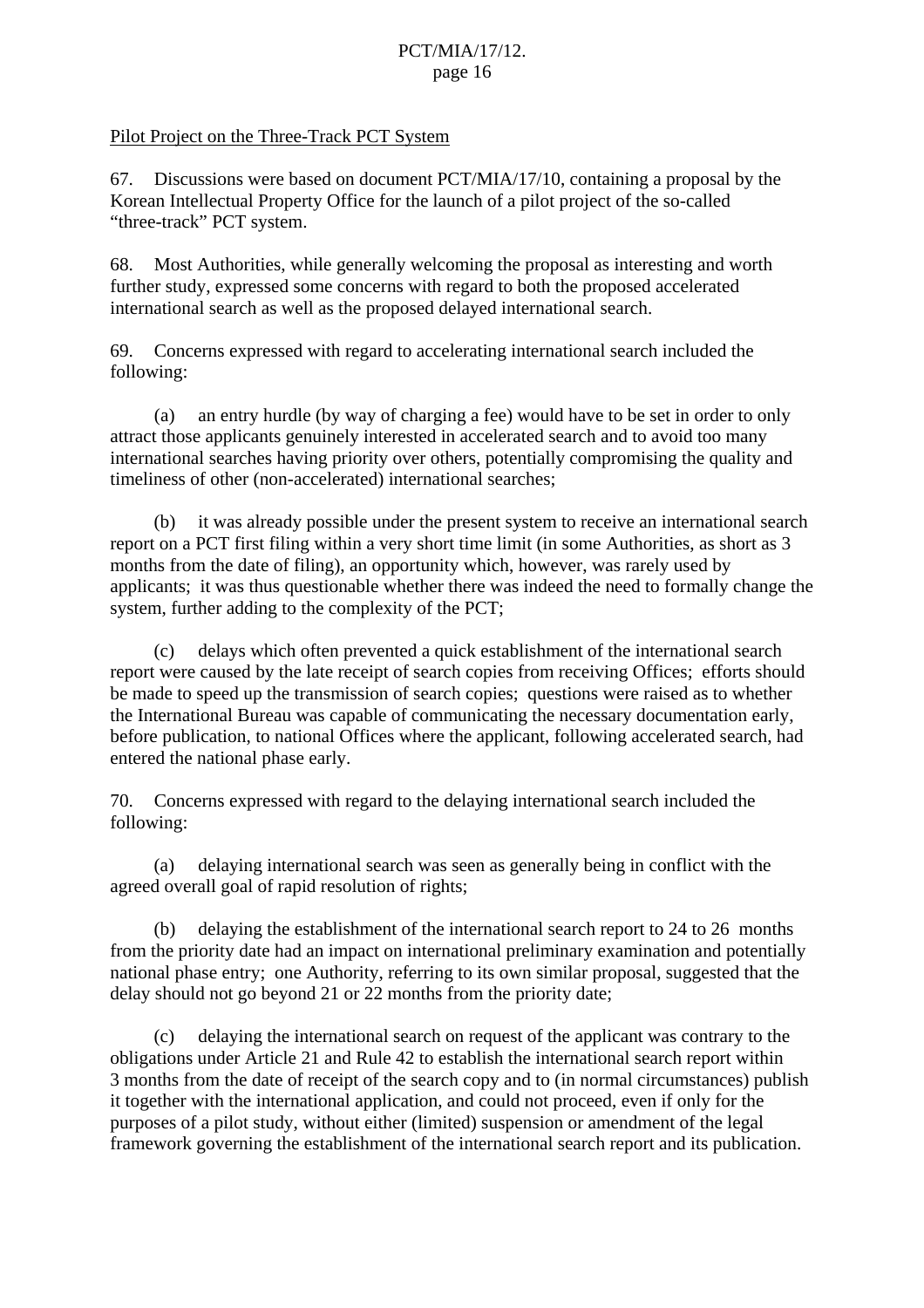71. The Korean Intellectual Property Office thanked all Authorities for the comments and indicated that it would further review its proposal, taking into account the comments received, with a view to possibly presenting it for discussion at the next session of the PCT Working Group.

### INTRODUCTION OF A FORM FOR INFORMAL CLARIFICATION BEFORE SEARCH

72. Discussions were based on document PCT/MIA/17/6, containing a proposal by the Japan Patent Office to establish a form for informal clarification before carrying out the international search.

73. All Authorities which took the floor on the matter expressed support for the introduction of the proposed new ISA form, subject to the following comments and suggestions:

 (a) the use of the form should not be mandatory but left to the discretion of each International Searching Authority;

 (b) the need for the checkboxes relating to identity of the applicant ("identity checked", "authorization checked" and "personally known") should be reviewed, noting that the communications referred to would be initiated by the ISA examiner, not the applicant;

 (c) a box should be added to allow for the indication of a time limit given to the applicant to reply to the informal communication;

 (d) checkboxes should be added to indicate that a copy of the form had been communicated to the International Bureau and to the applicant; it was understood that a copy of the form would be made available to designated Offices via the International Bureau;

 (e) a checkbox should be considered to cover the possibility that the clarification had taken place by e-mail, noting that this would be a convenient method of communicating with applicants in different time zones, though one Authority expressed concerns over the security of e-mail for discussion of unpublished applications.

74. One Authority stated that, while if fully supported the development of the new form, a similar new form would be required should the proposed third party observation system be implemented and suggested that both forms should be developed in an integrated manner.

75. The Meeting agreed that, as a next step, the Secretariat should, after further informal discussions with the Japan Patent Office and other Authorities concerned, further develop the proposed new form, taking into account the comments and suggestions received, and formally consult, by way of a PCT Circular, with all Member States and users of the system.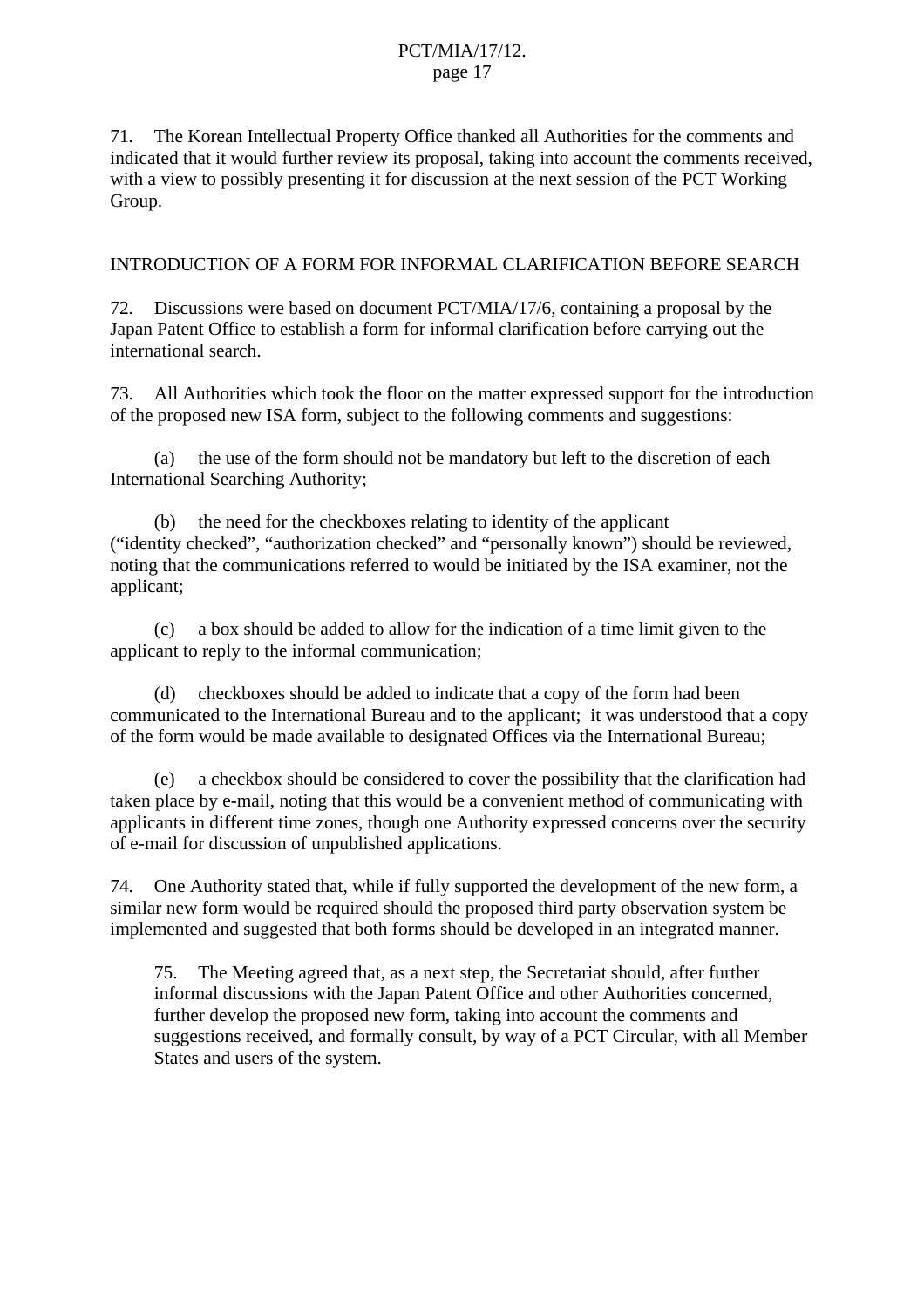# PREFERENTIAL TREATMENT FOR INTERNATIONAL APPLICATIONS RELATING TO "GREEN" TECHNOLOGIES

76. Discussions were based on document PCT/MIA/17/5.

77. Several Authorities reported on their experiences with national schemes under which preferential treatment was accorded, usually in the form of accelerated processing, to patent applications related to environmentally-friendly "green" technologies, with some Authorities noting that a substantial number of requests had been received. One Authority, however, stated that, while its scheme had been in force for almost 6 months, only 4 requests for accelerated processing had been received so far.

78. One Authority reported that it had developed a new parallel classification for environmentally relevant technologies, but that this had not been done with regard to accelerating the patenting process but rather with the aim to make it easier for the public to access information about so-called green patents.

79. All Authorities which took the floor on the matter expressed concerns about the difficulty to determine which applications indeed related to green technologies, noting the absence of an agreed definition. Most Offices relied on a certification or simple statement by the applicant that the application related to such green technologies, but urged caution as to the reliability of such certifications. One Authority stated that only 10% of applications in respect of which accelerated processing had been requested under its scheme had been found to indeed be related to such technologies. One Authority noted that some classifications in the IPC might be considered automatically to relate to green technologies.

80. In view of the absence of an agreed definition or standard, all Authorities which took the floor on the matter stated that they could not envisage a system under which fee reductions were granted to applications relating to particular kinds of technology simply on the basis of a certification by applicants that an application indeed related to such kind of technology. One Authority stated that there was no precedent for granting such a fee reduction for a particular class of applications, noting that, to its knowledge, no such reduction was offered by any Office for applications relating to, for example, public health or food security.

81. Equally, all Authorities which took the floor on the matter shared the concern, as raised in document PCT/MIA/17/5, that the scope under the PCT for accelerated processing of international applications was quite limited, noting the already tight time limits during the international phase. If at all, such acceleration could only be offered in the case of PCT first filings. One Authority stated that its users had indicated that they were not interested in accelerated processing of applications but in a better dialogue during Chapter II processing and exploitation of PCT work products during national phase processing.

82. Noting the absence of an agreed definition of what constituted "green" technologies and the concerns raised with regard to the reliability of self-certifications by applicants, all Authorities which took the floor on the matter also expressed concerns with regard to the idea to specifically indicate and/or draw attention to published international applications which claimed to relate to "green" technologies in order to facilitate licensing and commercialization. All Authorities which took the floor on the matter favored, however, the idea that the International Bureau should look into the possibility of making such licensing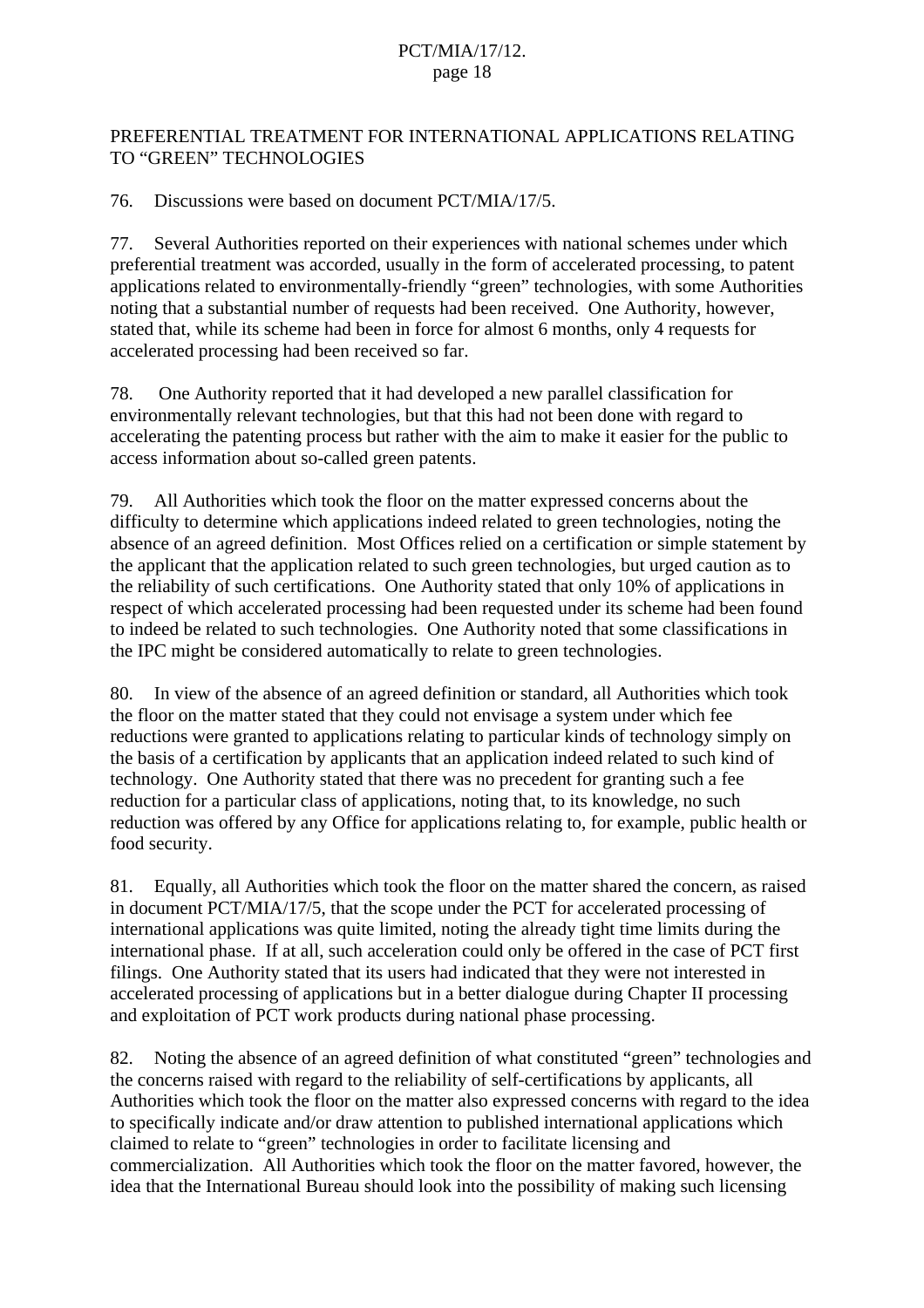information available in respect of any application, irrespective of the field of technology, for which applicant had made a request to that effect.

# PARAGRAPH AMENDMENT OF PCT APPLICATIONS

83. Discussions were based on documents PCT/MIA/17/9 and 11.

84. In introducing document PCT/MIA/17/11, the European Patent Office stated that it was keen to reach agreement on an international standard for paragraph-based amendment of applications and representation of such amended applications in XML format, since it was on the point of implementing such a system for its regional applications and wished to ensure that this would be compatible with PCT and other applications which might be passed in XML format.

85. Several Authorities noted the importance of reaching a conclusion on appropriate standards quickly in order to provide satisfactory service for applicants filing international applications in XML format. The Authorities considered that the proposal for numbering of paragraphs described in paragraphs 10 to 14 appeared to be satisfactory for international phase processing, as far as this could be determined before agreement on the full details of the amendment process. Nevertheless, several Authorities pointed out that there were several aspects yet to resolve, covering both technical and legal issues.

86. Various Authorities emphasized the following points which need to be considered in completion of a standard for paragraph-based amendments:

 (a) It is essential for designated Offices to be able to determine which paragraphs have been amended and for what reason so that they can, where necessary, be compared with the original text.

 (b) Similar issues apply to amending all elements of an application body, such as tables, figures and equations, as well as to paragraphs.

 (c) Specifying changes using "id" attributes of paragraphs could cause difficulties since these are not normally visible to applicants and there is no guarantee that applicants' software will not change such attributes, causing errors due to differences between the versions of the application held by the applicant and by any particular Office, even where the applicant has not actively made any changes.

 (d) Offices would be interested in the availability of software components to assist implementation of standard form XML application body processing between Offices.

 (e) The system proposed by the European Patent Office, under which all revisions of a document were contained within the XML package, was not consistent with current PCT practice.

 (f) It would be necessary to ensure that the system could deal properly with all possible revision scenarios, including handling of amendments by the International Preliminary Examining Authority and rectifications by any International Authority, as well as changes handled by the International Bureau and receiving Office.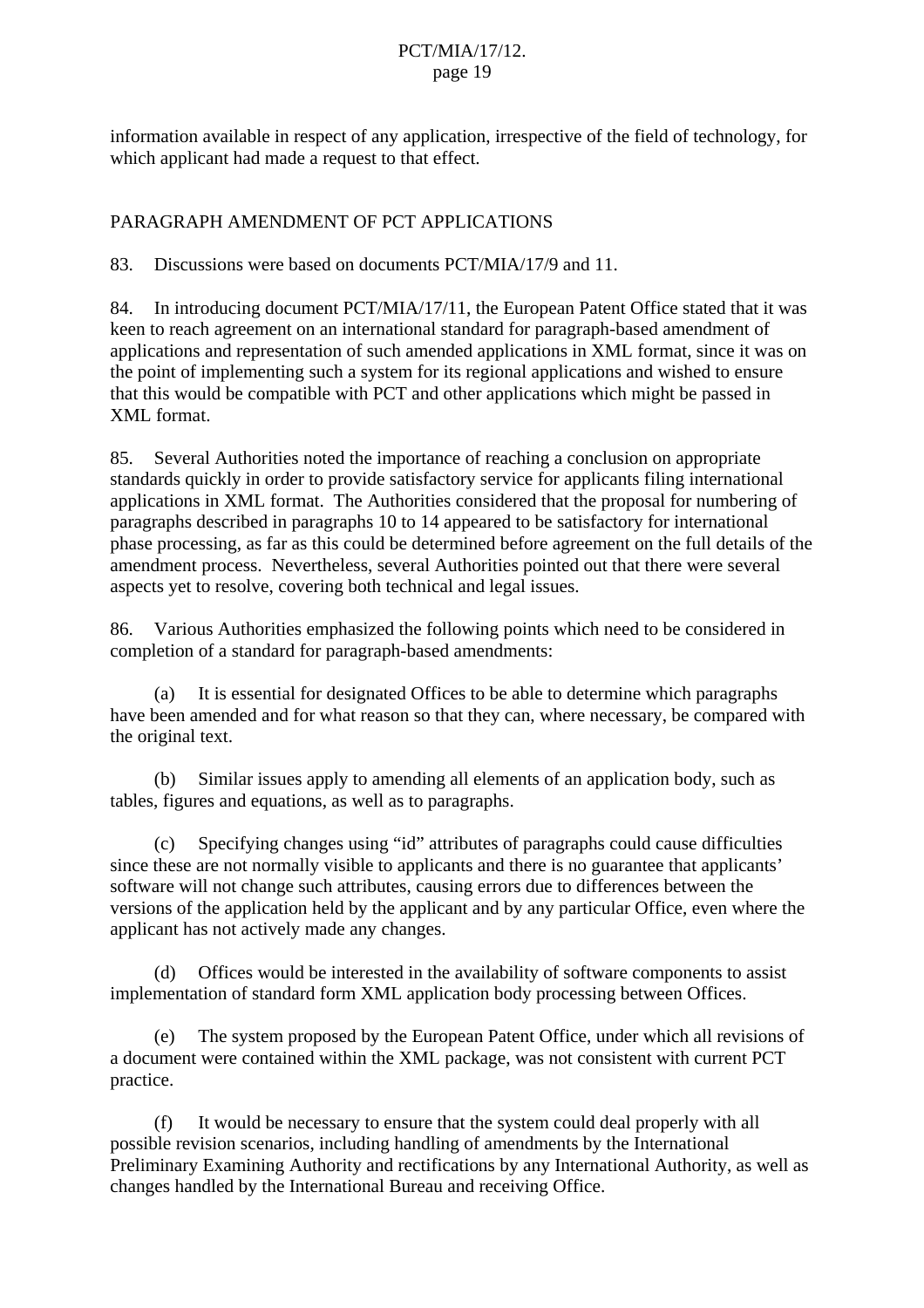(g) It would only be essential for a paragraph-based amendment system to work for international applications filed in XML format, but it might be extended to cover other international applications where the applicant had provided paragraph numbering.

 (h) The system needed to continue to allow page-based amendments for applicants and Offices which do not wish yet to use paragraph-based amendments.

 (i) It would be necessary to update certain forms, most notably to allow for indication of changed paragraphs rather than pages in the basis of written opinions and international preliminary reports on patentability.

 (j) Any changes to standards would require sufficient lead-time to allow implementation in the systems of affected national Offices.

87. In response to a question by one Authority, the Secretariat observed that the International Bureau was aware of the slight differences between the standards in Annex F of the PCT Administrative Instructions and WIPO Standard ST.36 and hoped to resolve these as far as possible in the coming year, as well as to suggest processes for considering changes simultaneously, where they affected both standards.

88. The Meeting agreed that the International Bureau should continue to prepare a proposal for paragraph-based amendment to international applications and representation of amended international applications in XML format on the basis of the proposal for paragraph numbering in paragraphs 10 to 14 of document PCT/MIA/17/9 and the proposals in PFR ST.36 2009/007, taking into account the questions in paragraph 16 of document PCT/MIA/17/9 and the issues noted in paragraph 86, above.

# FUTURE WORK

89. The Secretariat noted that a draft study on issues related to the future of the PCT would be published in March, for informal discussion prior to establishing a final study in April for consideration by the PCT Working Group at its session to be held June 14 to 18, 2010.

90. One Authority commented that it would be desirable to recommence discussions on the use of color drawings in international applications.

91. As noted in paragraph 29, above, a quality subgroup would be set up to allow more in-depth discussion of quality issues. International Authorities would need to establish new reports on their quality management systems in accordance with the new templates by the end of September 2010 to allow the sub-group to discuss those reports and prepare a report for the next session of the Meeting.

92. The Secretariat reminded Authorities that the Assembly had recommended that Article 11 of the agreements between the International Authorities and the International Bureau should be amended, if possible with effect from July 2010.

93. The next session of the Meeting was expected to be held in Geneva in early 2011.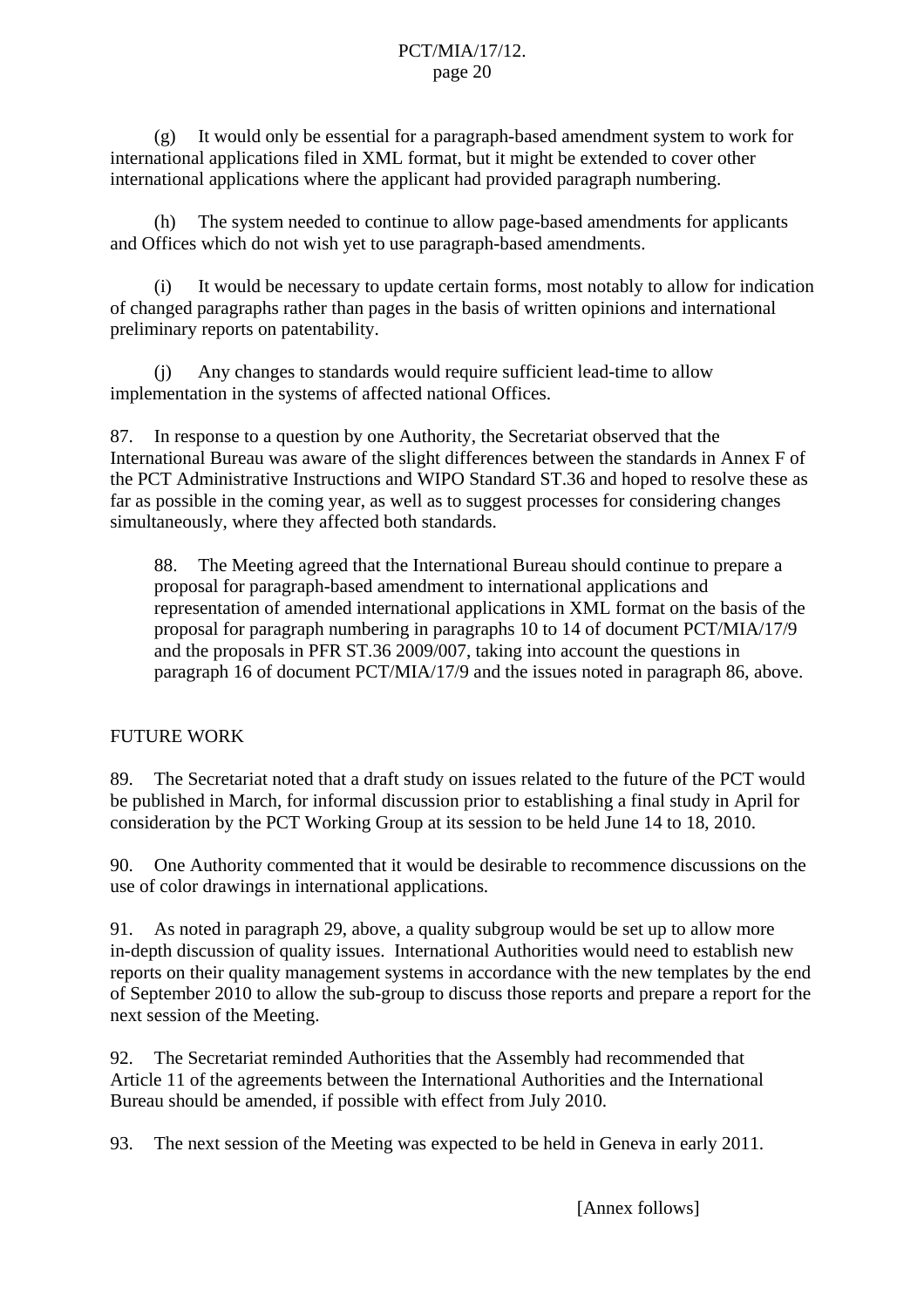# PCT/MIA/17/12

# ANNEX

# LIST OF PARTICIPANTS

# AUSTRIAN PATENT OFFICE

Katharina FASTENBAUER (Mrs.), Head, Patent Support and PCT Department

# BRAZILIAN NATIONAL INSTITUTE OF INDUSTRIAL PROPERTY (INPI)

Jorge de Paula Costa ÁVILA, President

Luiz Otavio BEAKLINI, Coordinator, Quality Coordination

Cátia GENTIL, Coordinator, Patent Directorate

Julio César MOREIRA, Advisor, Patent Directorate

Daniel GOLODNE, IP Researcher, Quality Coordination

José AGUIAR Neto, IP Researcher, Quality Coordination

# CANADIAN INTELLECTUAL PROPERTY OFFICE (CIPO)

Nathalie TREMBLAY (Ms.), Division Chief, Electrical Division

Kathleen MURPHY (Ms.), Program Manager – International

# EGYPTIAN PATENT OFFICE, ACADEMY OF SCIENTIFIC RESEARCH AND TECHNOLOGY (ASRT)

Galal Abdel Naeim Hassan DARWISH (Eng.), Senior Technical Examiner

# EUROPEAN PATENT OFFICE (EPO)

Robert CRAMER, Director, Directorate 5.2.5, International and Legal PCT Affairs

Mark WEAVER, Director, Directorate 2.0.21, Practice and Procedure

Alfred SPIGARELLI, Director, DG1 Business Services

Hubert PLUGGE, Director, Directorate 2.5.2, Quality Management Support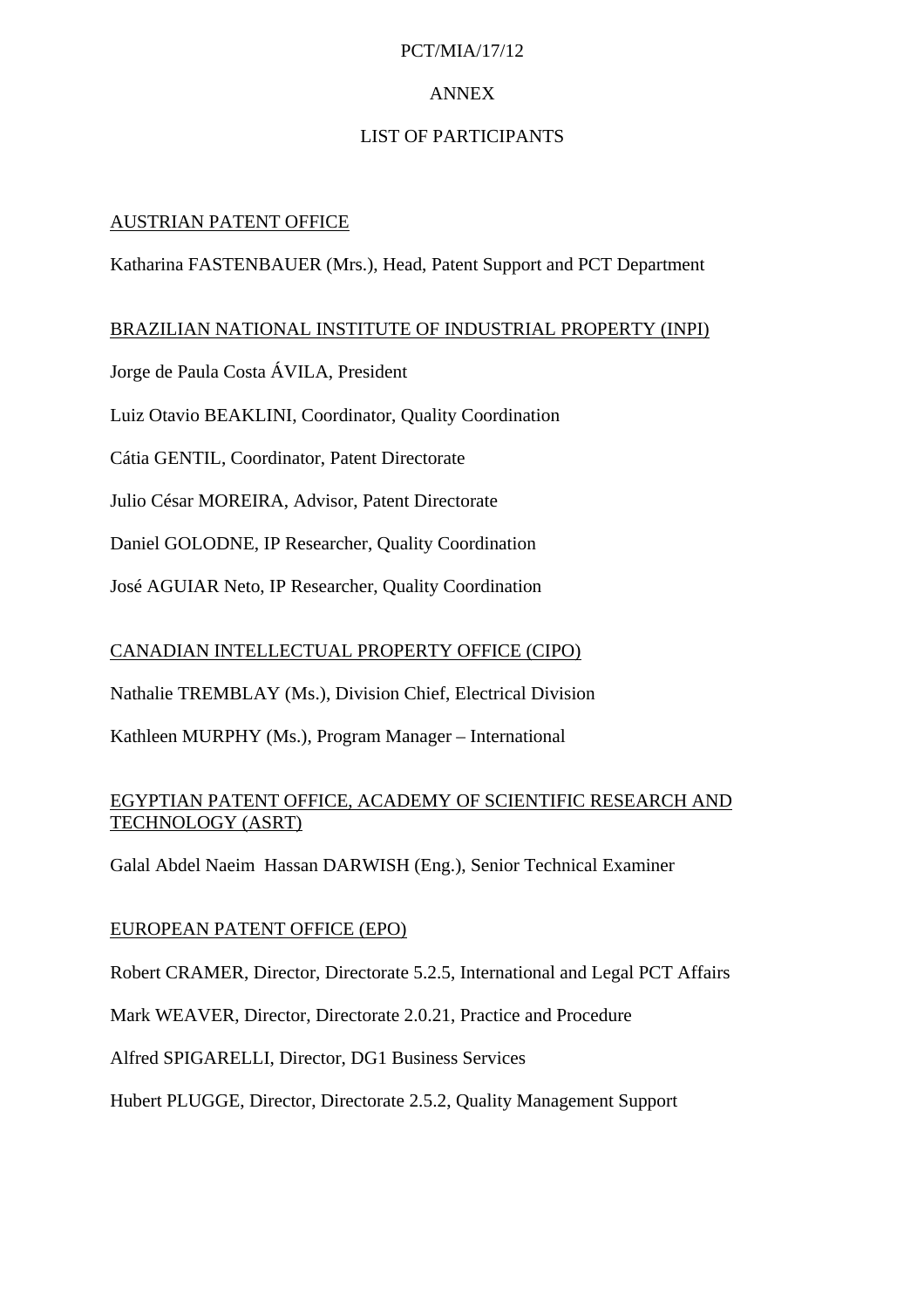# PCT/MIA/17/12. Annex, page 2

# FEDERAL SERVICE FOR INTELLECTUAL PROPERTY OF THE RUSSIAN FEDERATION (ROSPATENT)

Andrey ZHURAVLEV, Deputy Director, Federal Institute of Industrial Property

Gennady NEGULYAEV (Mr.), Senior Researcher, Federal Institute of Industrial Property

### IP AUSTRALIA

Bob BARTRAM, Director, Patent Examination, Section C4

#### ISRAEL PATENT OFFICE, MINISTRY OF JUSTICE (ILPO)

Michael BART, Head, PCT Division

Simona ARONOVICH (Ms.), Superintendant of Patent Examiners

#### JAPAN PATENT OFFICE (JPO)

Takashi YAMASHITA, Director, PCT Reform Office

Ichiro KOHARA, Deputy Director, PCT Reform Office

Takuya TANABU, Deputy Director, Examination Standards Office

Junsuke SEMBON, Assistant Director, Examination Standards Office

# KOREAN INTELLECTUAL PROPERTY OFFICE (KIPO)

KIM Byeongpil, Senior Deputy Director, Patent Examination Support Division

HAN Deokwon, Deputy Director, Patent Examination Support Division

HAN Sanggyoo, Deputy Director, International Application Division

# NATIONAL BOARD OF PATENTS AND REGISTRATION OF FINLAND (PRH)

Juha REKOLA, Development Director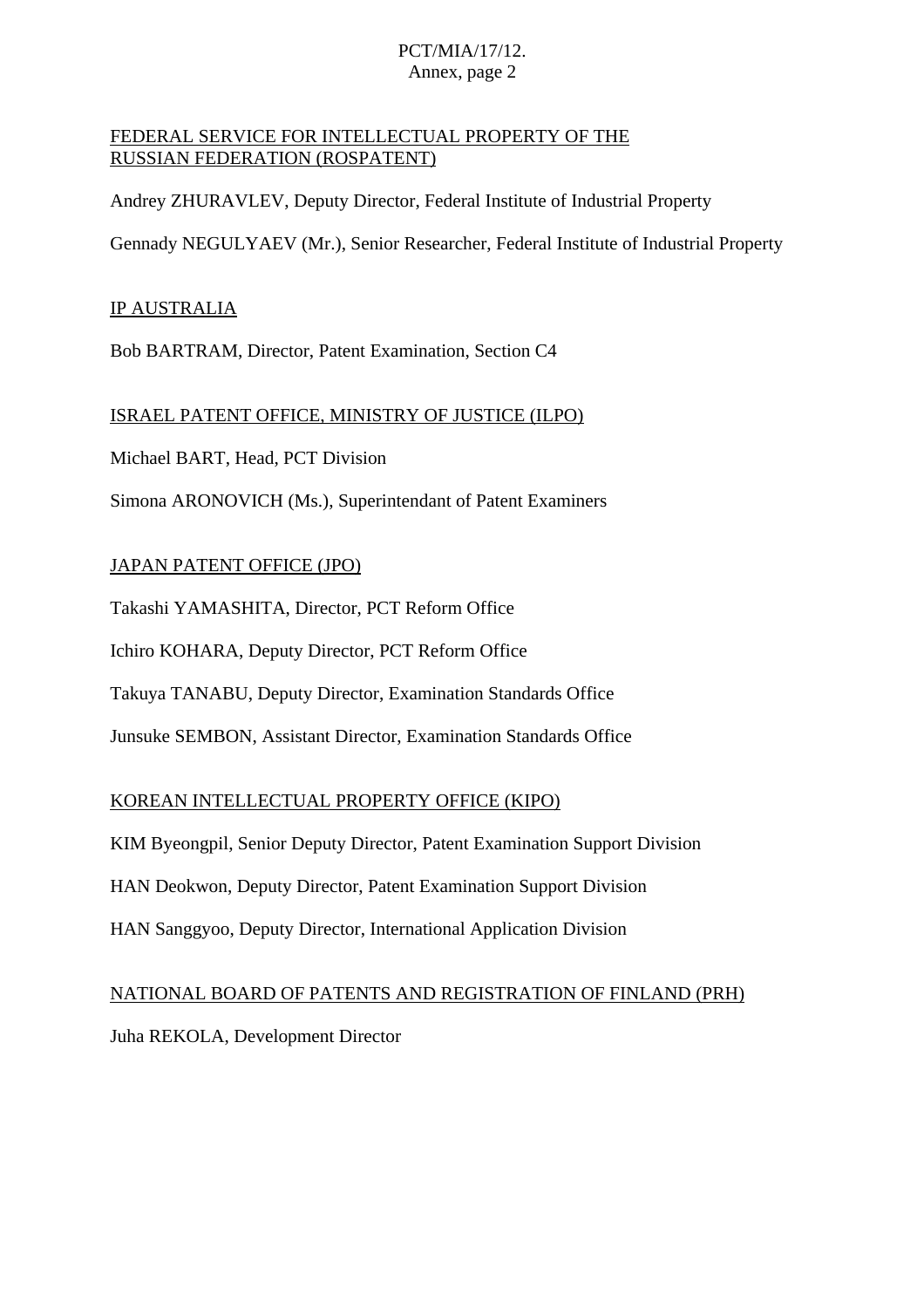# PCT/MIA/17/12. Annex, page 3

# SPANISH PATENT AND TRADEMARK OFFICE (OEPM)

Javier VERA ROA, Head, Applied Mechanical Patents Division, Patents and Technological Information Department

Isabel SERIÑÁ RAMÍREZ (Ms.), Technical Advisor, Department of Patents and Technological Information

#### STATE INTELLECTUAL PROPERTY OFFICE OF THE PEOPLE'S REPUBLIC OF CHINA (SIPO)

YANG Xing, Deputy Director, International Communication Division, Patent Examination Administration Department

#### SWEDISH PATENT AND REGISTRATION OFFICE (SPRO)

Marie ERIKSSON (Ms.), Head of Legal Affairs, Patent Department

Måns MARKLUND, Quality Manager, Patent Department

#### UNITED STATES PATENT AND TRADEMARK OFFICE (USPTO)

Charles A. PEARSON, Director, PCT Legal Administration

Karin L. FERRITER (Ms.), Patent Attorney, Office of IP Policy and Enforcement

Maria Beatriz DELLORE (Ms.), Regional Intellectual Property Specialist

Dorian MAZURKEVICH, Intellectual Property Attaché